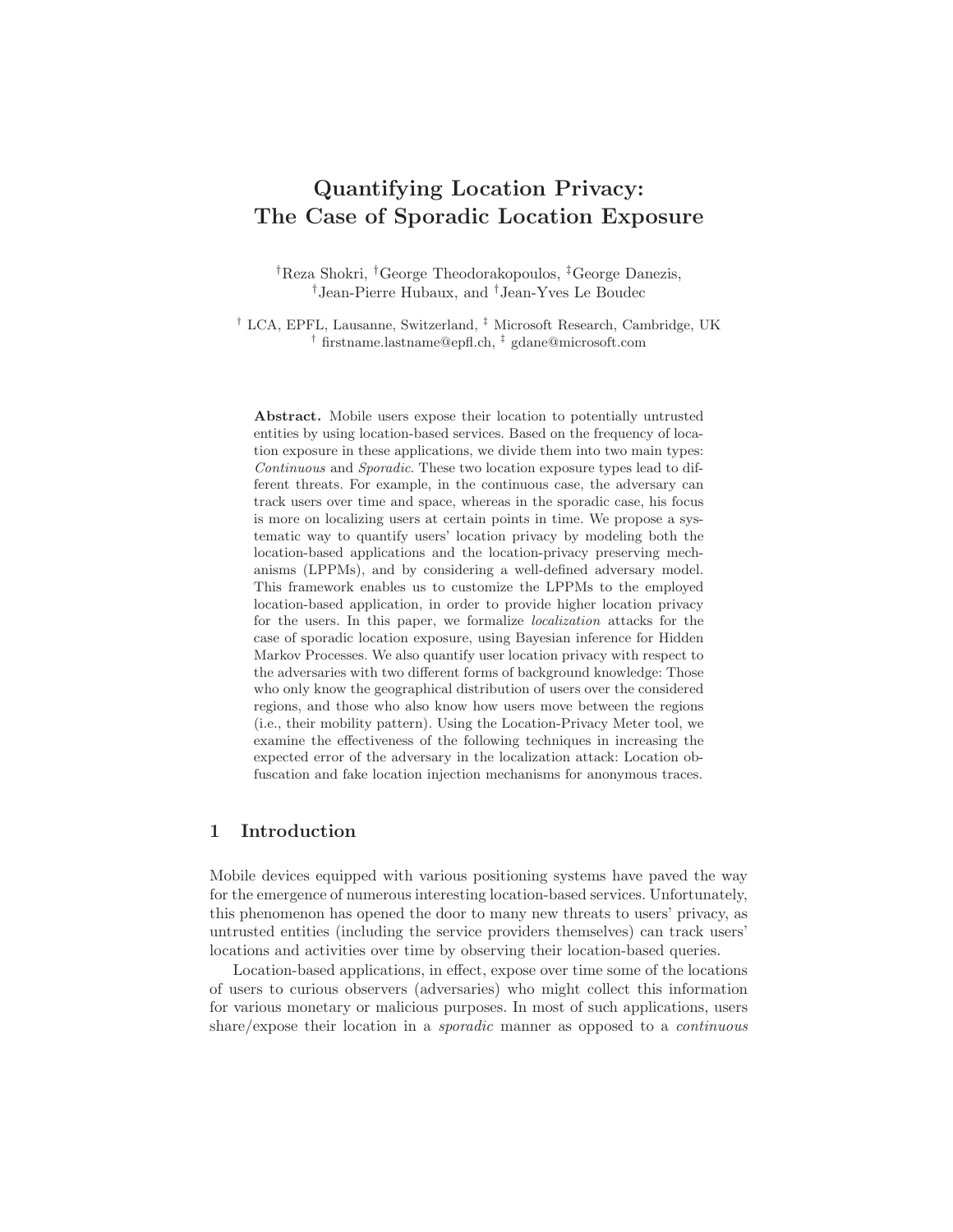manner. Widely used location-based services (LBSs), such as local search applications for finding nearby points-of-interests or nearby friends, are good examples of this type of applications.

To protect users' location privacy, location-privacy preserving mechanisms (LPPMs) can be used as a filter between the location-based applications and the potentially adversarial observers. Many interesting LPPMs have been proposed for sporadic applications. Anonymization and obfuscation of users' location events (e.g., LBS queries) are the most popular techniques.

However, so far there is no theoretical framework to both formalize the effectiveness of various location-privacy preserving mechanisms, and to take into account the characteristics of the underlying location-based application. To fill this gap, we leverage on the framework that we have proposed and used in our previous contributions [17–19]. More specifically, in this paper we make three major contributions. First, we formalize the location exposure in location-based services, particularly their location-exposure pattern, and add it to the framework. Second, we build upon this formalization to quantitatively evaluate the effectiveness of various LPPMs, notably the fake-location injection as a mechanism to protect location privacy of users. Third, we provide an analytical model, based on Hidden Markov Processes, for localization attacks. We extend the Location-Privacy Meter tool [1] to support these new features. We use the incorrectness of the adversary (i.e., his expected estimation error) [19] in localizing users over time as the location-privacy metric. We also implement some example locationbased applications in our evaluation tool and assess the effectiveness of various LPPMs.

It is noteworthy that we do not address the problem of quality-of-service degradation in location-based services due to the usage of a location-privacy preserving mechanism. This issue is orthogonal to our objective in this paper, which is to provide methods to accurately assess the loss of location privacy.

The rest of the paper is organized as follows. In Section 2, we describe our framework. In Section 3, we detail the localization attack, based on Bayesian analysis. In Section 4, we evaluate the approach on a concrete example. We provide the related work in Section 5, and conclude the paper in Section 6.

## 2 Framework

#### 2.1 Mobile Users

We consider  $\mathcal{U} = \{u_1, u_2, \dots, u_N\}$  a set of N mobile users who move within an area that is partitioned into M distinct regions (locations)  $\mathcal{R} = \{r_1, r_2, \ldots, r_M\}.$ Time is considered to be discrete, and the set of time instants when the location of users may be observed is  $\mathcal{T} = \{1, \ldots, T\}$ . The precision at which we want to represent the user mobility determines the granularity of the space and time. For example, regions can be of a city/block size, and two successive time instants can be a day/hour apart, if the mobility is supposed to have a low/high precision.

The spatiotemporal position of users is modeled through events and traces. An event is defined as a triplet  $\langle u, r, t \rangle$ , where  $u \in \mathcal{U}$ ,  $r \in \mathcal{R}$ ,  $t \in \mathcal{T}$ . A trace of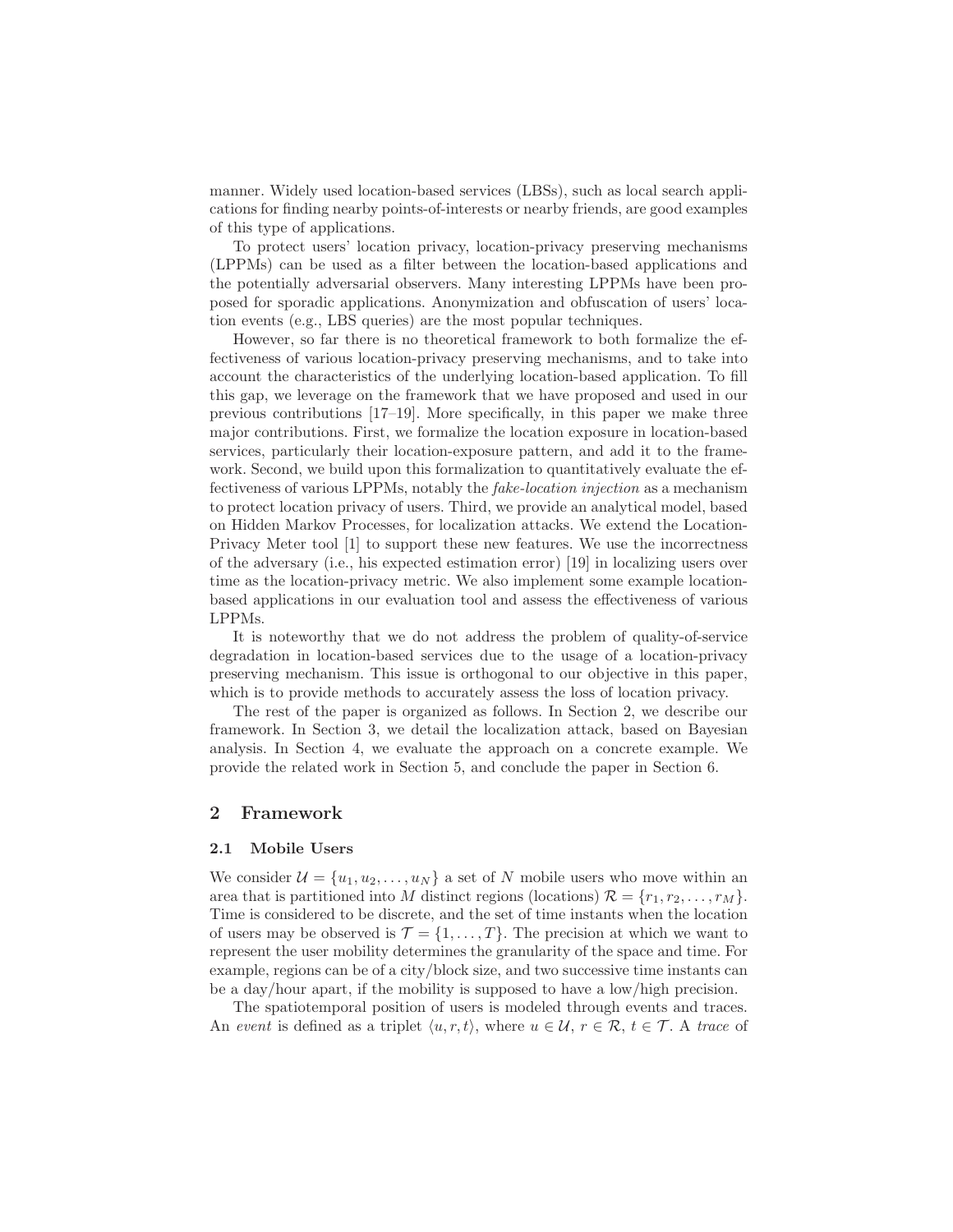user u is a T-size vector of events  $a_u = (a_u(1), a_u(2), \ldots, a_u(T))$ . The set of all traces that may belong to user u is denoted by  $\mathcal{A}_u$ . Notice that, of all the traces in  $\mathcal{A}_u$ , exactly one is the true trace that user u created in the time period of interest  $(t = 1...T)$ ; the true trace, denoted by  $a_u$ , is called the *actual trace* of user u, and its events are called the actual events of user u. The set of all possible traces of all users is denoted by  $A = A_{u_1} \times A_{u_2} \times \ldots \times A_{u_N}$ ; the member of A that is actually created by the N users is denoted by a and it is equal to  $(a_{u_1}, a_{u_2}, \ldots, a_{u_N})$ . The vector of actual traces  $a$  is in fact a sample from the random variable  $A$  that is distributed according to  $p(\cdot) = \Pr{A = \cdot}$ . The distribution p reflects the joint mobility pattern of the users. We refer to each marginal distribution  $p_u$  as the mobility profile of user u, that is  $a_u \sim p_u(\cdot) = \Pr\{A_u = \cdot\}.$ 

In this paper, we assume that the users' profiles are independent of each other, i.e.,  $p(\cdot) = \prod_u p_u(\cdot)$ . In other words, the location of a user is independent of others, *given* the user's profile (i.e., there is a conditional independence between the users' locations). As users tend to have different mobility patterns at different time periods (e.g., morning vs. afternoon, or weekday vs. weekend), we assume the users' profiles to be time-period dependent. The set of time instants in  $\mathcal T$  is partitioned by the time periods. Notice that the independence of user profiles means that we are ignoring social correlations among users, e.g., we ignore information about friendships among users; this is outside the scope of this paper. However, because of the time dependence, we do take into account indirect correlation among the users' locations, for instance traffic jams in the morning and in the evening.

Further, we assume that the mobility of a user is modeled as a Markov chain on the set of regions. So, for user u, the distribution  $p_u$  of actual traces can be computed using the transition matrix of its Markov chain. Each state of the Markov chain represents a region and a time period. We use  $p_u^{\tau}(r, s)$  to indicate the probability of a transition from region r to s by user u in time period  $\tau$ . We also use  $\pi_u^{\tau}(r)$  to indicate the probability that user u is in region r in time period  $\tau$ , according to the stationary probability distribution of  $p_u^{\tau}$ .

Thus, we illustrate the mobility profile of users using a first-order Markov chain model which is dependent on time (periods). It is worth noting that the Markov chain model can be turned into a more powerful (yet more complex) model depending on how the states of the chain are defined. If states represent complex previous location behaviors (past  $n$  location, or locations in past day), then the model can become arbitrarily accurate.

#### 2.2 Location-Based Applications

We differentiate among the location-based applications according to the frequency at which the users' locations are exposed. On one end of the spectrum, users' locations are continuously exposed through the application, whereas on the other end, there are applications using which users expose their location in a rather sporadic manner. In a nutshell, an application is considered to be sporadic if the exposed locations from the users are sparsely distributed over time, and it is considered continuous otherwise.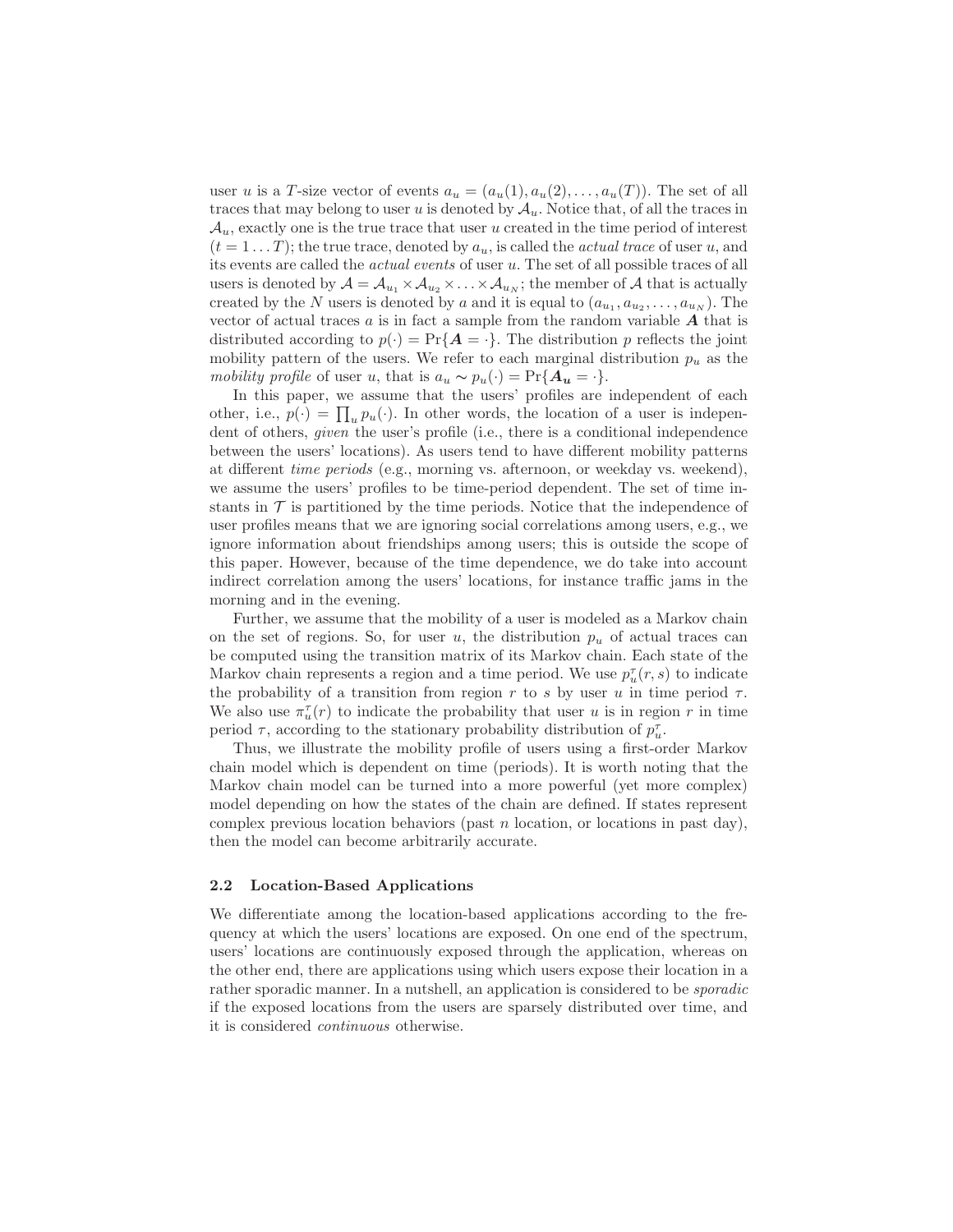In this paper, we focus on the sporadic case (for some examples of the continuous case see [9, 11] ). Examples for this type of systems are (i) location-based services where users make location-stamped queries concerning their nearby points of interest in order to receive contextual information, and (ii) location-sharing applications by which users can share their location with their friends, or with people-centric sensing servers, e.g., when they report about a social event.

Let  $x_u \in \{0,1\}^T$  be a vector that shows which actual events of user u are exposed through the application. In effect,  $x_u$  acts as a bit-mask, for example, if  $x_u(t) = 1$ , then  $a_u(t)$  is exposed.

We define a location-based application as a function that maps actual traces  $a \in \mathcal{A}$  to a random variable X that takes values in the set  $\mathcal{X} = \{0, 1\}^{N \times T}$ . The corresponding probability distribution function  $\Pr\{X=x|A=a,p\}$  can be computed as follows, considering that mobile users usually make use of the location-based applications independently at each time instant:

$$
\Pr\left\{X = x | A = a, p\right\} = \prod_{u} \prod_{t} \Pr\left\{X_u(t) = x_u(t) | A_u(t) = a_u(t), p\right\} \tag{1}
$$

where  $p$  is the set of all users' actual mobility profiles.

#### 2.3 Location-Privacy Preserving Mechanisms

The service provider, or any other entity that can access to the users' locations through some location-based applications, is considered as the adversary (or the observer) in this paper. Such an entity can indeed de-anonymize the users' traces and eventually localize users over time by relying on its background knowledge about users (e.g., their home/work address, their mobility patterns). We denote the background knowledge of the adversary about users by  $K$ .

In order to thwart such threats, the users distort their exposed locations before an untrusted entity can see them. Location-privacy preserving mechanisms (LPPMs) are put in place to perform this distortion. LPPMs can be implemented both in a centralized architecture, by means of a trusted third party, and in a distributed architecture, i.e., an independent installation on each of the mobile devices. We abstract away these details and provide a generic model: the LPPMs act on the set of exposed traces and produce a set of traces that are observed by the untrusted entities. The LPPM is assumed to modify the set of exposed events using anonymization and obfuscation techniques. We now describe each of these in turn.

In the anonymization process, the username part of each trace is replaced by a user pseudonym in the set  $\mathcal{U}' = \{1, ..., N\}$ . The anonymization mechanism that we consider is the random permutation. That is, a permutation of the users is chosen uniformly at random among all  $N!$  permutations and each user's pseudonym is her position in the permutation. More formally, the anonymization mechanism selects, independent of everything else, a permutation  $\sigma$  according to the probability distribution function  $\Pr\{\mathbf{\Sigma} = \sigma\} = \frac{1}{N!}$ , and each user's pseudonym is  $\sigma(u) \in \mathcal{U}'$ .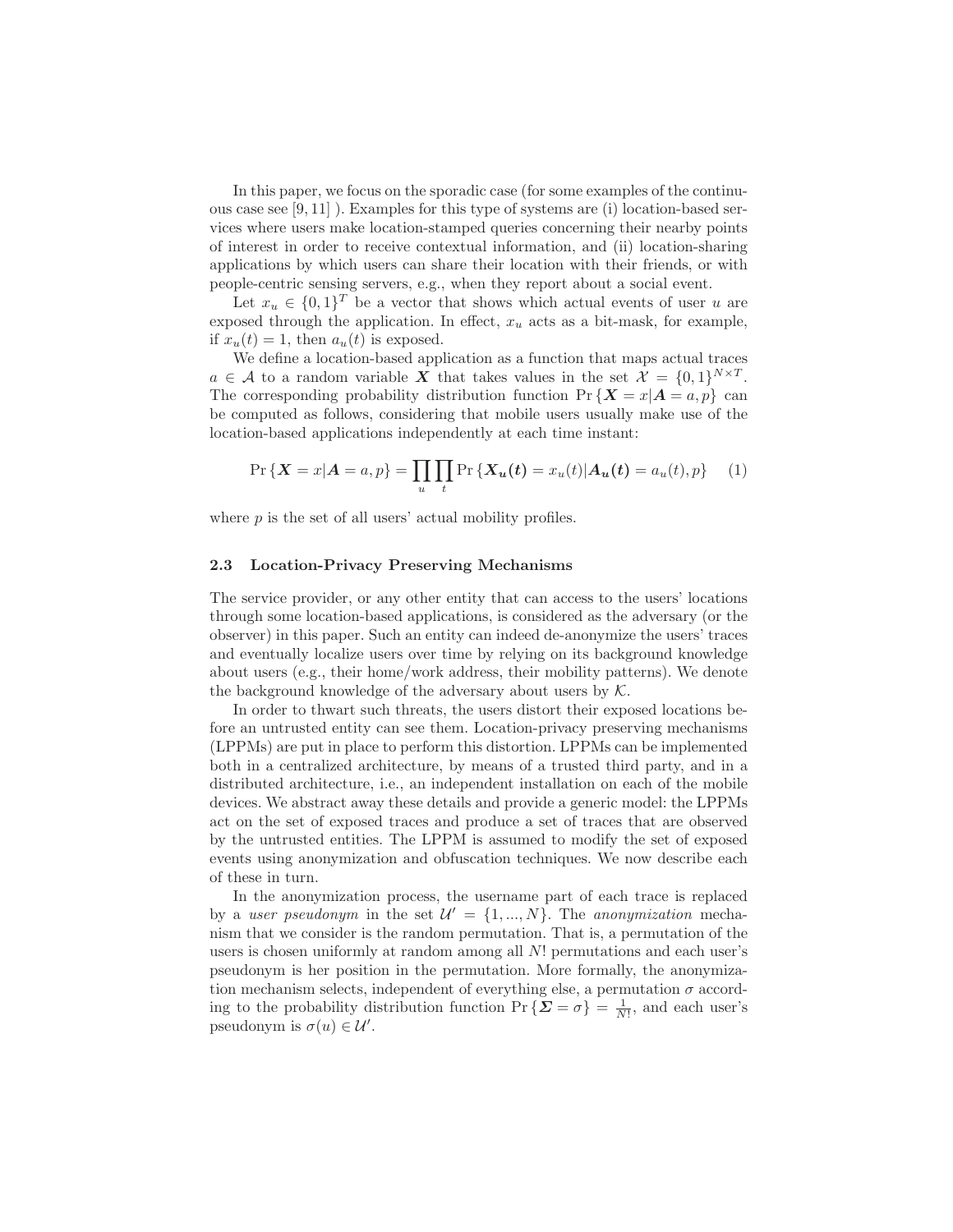Notice that the pseudonym of a user remains the same for the whole time period  $t = 1, \ldots, T$ . The larger the value of T, the easier it is, in general, for the adversary to de-anonymize the users. In this paper, we do not study changing pseudonyms. However, we do study the effect of  $T$  on the privacy, and in particular the anonymity, of users (Section 4). Knowing the relation between  $T$  and user privacy is useful for deciding when to change a pseudonym, for example, when user privacy drops below a certain threshold.

In the obfuscation process, three event/trace transformations can happen:

- The location part of each exposed event can be replaced by a location pseudonym in the set  $\mathcal{R}' = \mathcal{P}(R) = \{r'_1, ..., r'_{2^M}\}$ . Each location pseudonym corresponds to a subset of regions in  $R$ . Notice that each region can be obfuscated to a different location pseudonym each time it is encountered in a trace, whereas each user is always anonymized to the same user pseudonym.<sup>1</sup>
- Fake location-pseudonyms can be injected at times that the user does not expose anything (it is equivalent to say that the LPPM selects a fake location and then obfuscates it).
- Some of the exposed events can be removed (become hidden).

The LPPM, as the combination of the two processes, probabilistically maps exposed traces  $(a, x) \in \mathcal{A} \times \mathcal{X}$  to obfuscated and anonymized traces. The output is a random variable  $\bm{O}$  that takes values in the set  $\bm{O}$ , which is the set of all possible obfuscated and anonymized traces of all users. Such a trace is composed of T events of the form  $o_{u'}(t) = \langle u', r', t \rangle$ , where  $u' \in \mathcal{U}', r' \in \mathcal{R}'$ , for  $t = \{1, 2, \cdots, T\}$ . A complete trace is denoted by  $o_{u'}$ .

In this paper, we study the case where each exposed event of a user is obfuscated independently of other events which belong to that user or other users. The mobility profiles of all users are used by the LPPM in the process of obfuscating users' locations. This knowledge of the users' profiles enables us to design strong LPPMs against the adversary who also relies on this type of information. The probability of a given output  $\sigma$  is then computed as follows:

$$
\Pr\{O = o|X = x, A = a, p\} = \newline = \sum_{\sigma} \prod_{u'} \prod_{t} \Pr\{O_{u'}(t) = o_{u'}(t)|\mathbf{\Sigma} = \sigma, \mathbf{X} = x, \mathbf{A} = a, p\} \newline \cdot \underbrace{\Pr\{\mathbf{\Sigma} = \sigma | \mathbf{X} = x, \mathbf{A} = a, p\}}_{\text{Anonymousmization mechanism}} \tag{2}
$$

Notice that, in general, employing an LPPM reduces the quality of the information provided to the location-based service. Consequently, the quality of service that the user receives is also reduced. Therefore, there exists a tradeoff between the effectiveness of the LPPM and the quality of service for the user. Addressing this tradeoff is beyond the scope of this paper. Our objective is to evaluate the privacy that a given LPPM provides to the users.

<sup>&</sup>lt;sup>1</sup> In this paper, we do not consider the obfuscation of the events' time-stamps, and leave it for future work.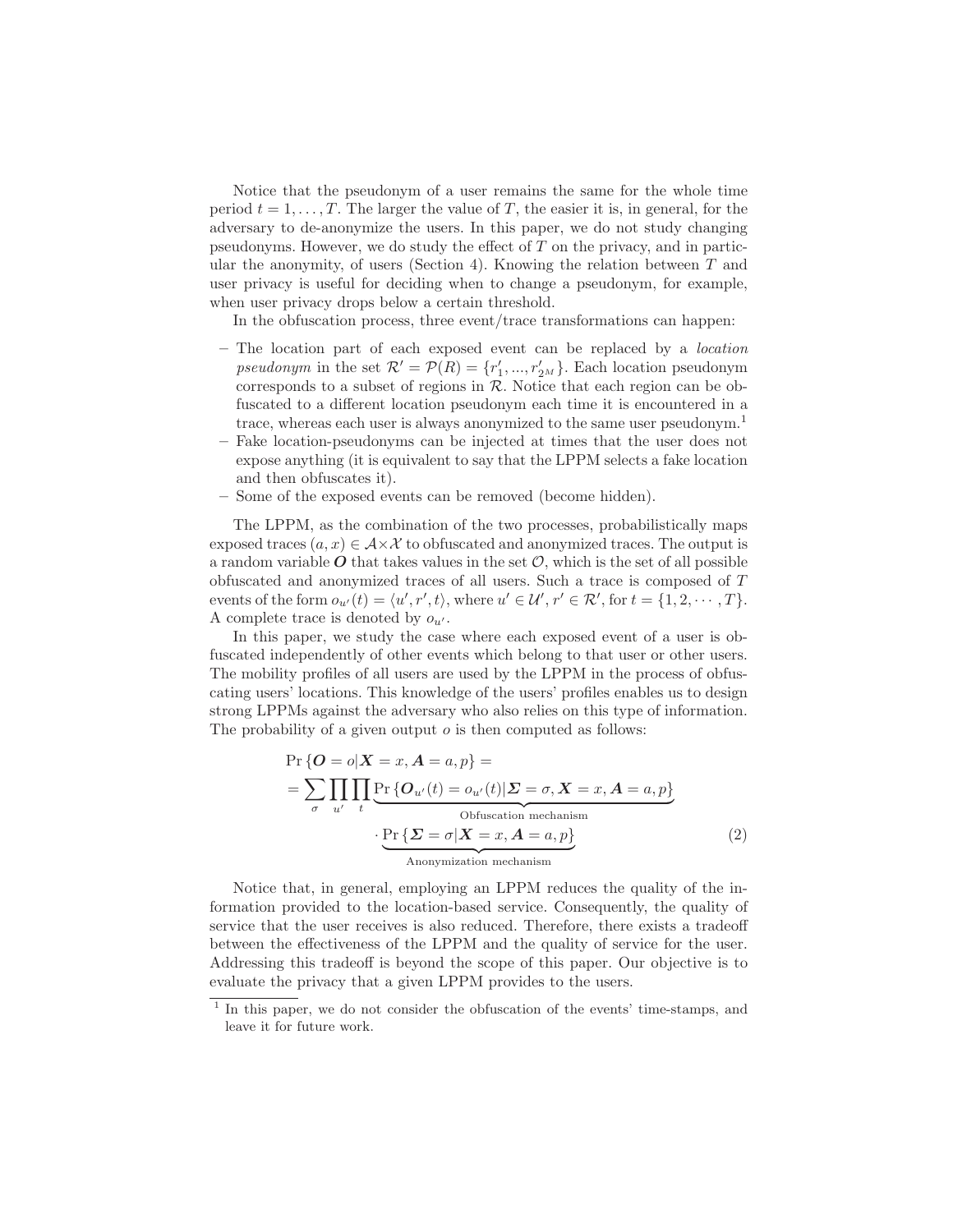#### 2.4 Attacker

The adversary observes  $o$ , and by relying on his background knowledge  $K$ , tries to infer the actual location of users. The adversary is assumed to be aware of the type and the characteristics of the location-based application, and also the location-privacy preserving mechanism. In order to infer the location of users, the adversary has to reverse the two mechanisms. The adversary's ultimate goal is then formally defined as calculating the following probability distribution function:

$$
h_o(\hat{a}) = \Pr\left\{A = \hat{a} | \mathbf{O} = o, \mathcal{K}\right\} \tag{3}
$$

#### 2.5 Location-Privacy Metric

We quantify the location privacy of users as the error of the adversary in estimating the actual location of users. The metric is justified in [19], and its superiority to other metrics, such as k-anonymity and entropy, is shown qualitatively and quantitatively. According to the expected-estimation-error metric, the users' location privacy is computed as follows:

$$
LP = \sum_{\hat{a} \in \mathcal{A}} h_o(\hat{a}) \Delta(a, \hat{a}) \tag{4}
$$

where  $\Delta(a, \hat{a})$  is a distortion function that determines the distance between actual traces  $a$  and hypothesized traces  $\hat{a}$ . In this paper, we use the following distortion function:

$$
\Delta(a,\hat{a}) = \frac{1}{N \cdot T} \sum_{u} \sum_{t} 1_{a_u(t) \neq \hat{a}_u(t)} \tag{5}
$$

which makes LP the average probability of error of the adversary in estimating the actual location of users over time. Note that, the location privacy of each user can be computed separately in the same way.

### 3 Localization Attack

We define the goal of the adversary to be the localization of users over time: That is, for a given user at a given time instant, the adversary computes the probability distribution over regions where the user might be at that specific time instant, considering the observed traces. More formally, the adversary computes  $Pr\{A_u(t) = \langle u, t, r \rangle | o, \mathcal{K}\}\$ for user u at time instant t for all regions  $r \in \mathcal{R}$ . We call this the localization attack.

As an aside, more general objectives can be imagined for the attacker. The most general one is to recover all traces of all users, i.e., to compute the probability  $\Pr\{A = \cdot | O = 0, \mathcal{K}\}\$ as in (3).

Monte Carlo methods can be used to compute any desired probability in our framework. At its base, a Monte Carlo method uses repeated sampling from an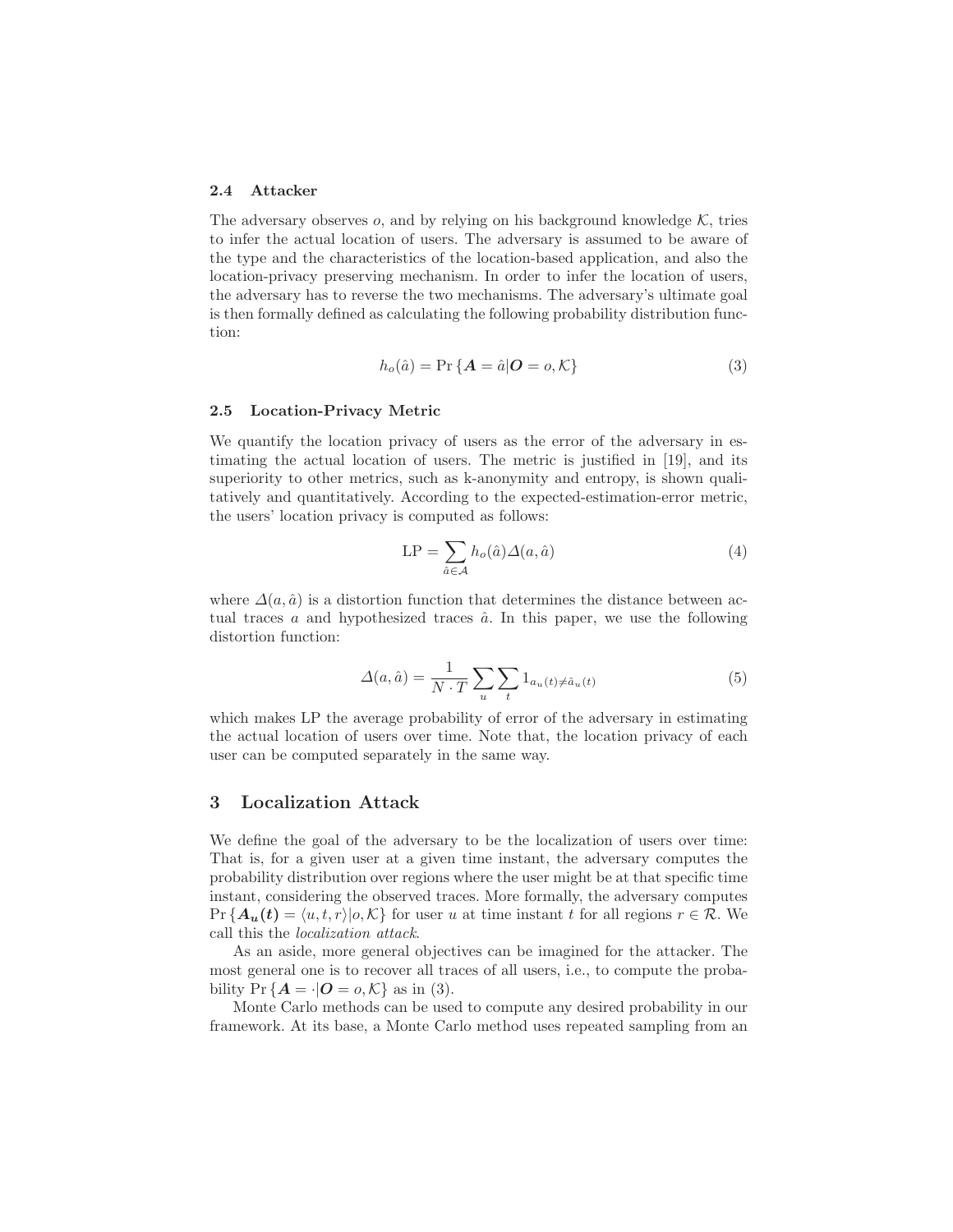appropriate distribution to estimate the desired probability. In our case, sampling from the distribution that is appropriate for the most general objective,  $Pr\{A = |O = o, K\}$ , is computationally inefficient for large user populations and long time intervals. Even for the localization attack, the space from which the Monte Carlo method needs to sample includes all the N! permutations of user-pseudonym assignments. Therefore, we choose a different method, which can be applied more generally.

We split the localization attack into two parts: de-anonymization, and deobfuscation. In the first step, we find the most likely assignments between users and pseudonyms. Formally, we compute

$$
\sigma^* = \underbrace{\arg \max_{\sigma} \Pr \{ \Sigma = \sigma | o, \mathcal{K} \}}_{\text{de-anonymization}}.
$$
 (6)

Then, given this assignment, we compute the probability distribution of the given user's location at the given time instant.

$$
\Pr\left\{\mathbf{A}_{\mathbf{u}}(t) = \langle u, t, r \rangle | o, \mathcal{K}\right\} \approx \underbrace{\Pr\left\{\mathbf{A}_{\mathbf{u}}(t) = \langle u, t, r \rangle | \mathbf{\Sigma} = \sigma^*, o, \mathcal{K}\right\}}_{\text{de-objuscation}} \tag{7}
$$

We use Bayesian inference in order to perform both the de-anonymization and the de-obfuscation. Both steps have polynomial-time complexity (in N and T), so they are computationally efficient even for large problem sizes.

Notice that this computation is an approximation of the a-posteriori probability  $Pr\{A_u(t) = \langle u, t, r \rangle | o, \mathcal{K}\}\$ , which can be written as a weighted sum as follows (we omit, but still imply the existence of,  $K$ ):

$$
\Pr\{A_{u}(t) = \langle u, t, r \rangle | o\} = \sum_{\sigma} \Pr\{A_{u}(t) = \langle u, t, r \rangle, \sigma | o\}
$$

$$
= \sum_{\sigma} \Pr\{A_{u}(t) = \langle u, t, r \rangle | \sigma, o\} \Pr\{\sigma | o\} \tag{8}
$$

In effect, our approximation replaces the weighted sum with the probability  $\Pr\{A_u(t) = \langle u, t, r \rangle | \sigma^*, o\}.$  We call this the *zeroth-order* approximation.

Our approximation can be made arbitrarily precise, at the cost of extra computations, in the following way. The basic idea is to separate the permutations, over which the summation is done, into  $N$  groups according to the pseudonym that they assign to user  $u$  (group 1 assigns pseudonym  $u'_1$  to user  $u$ , group 2 assigns pseudonym  $u'_2$ , etc.). Without loss of generality, we assume that u is  $u_1$ .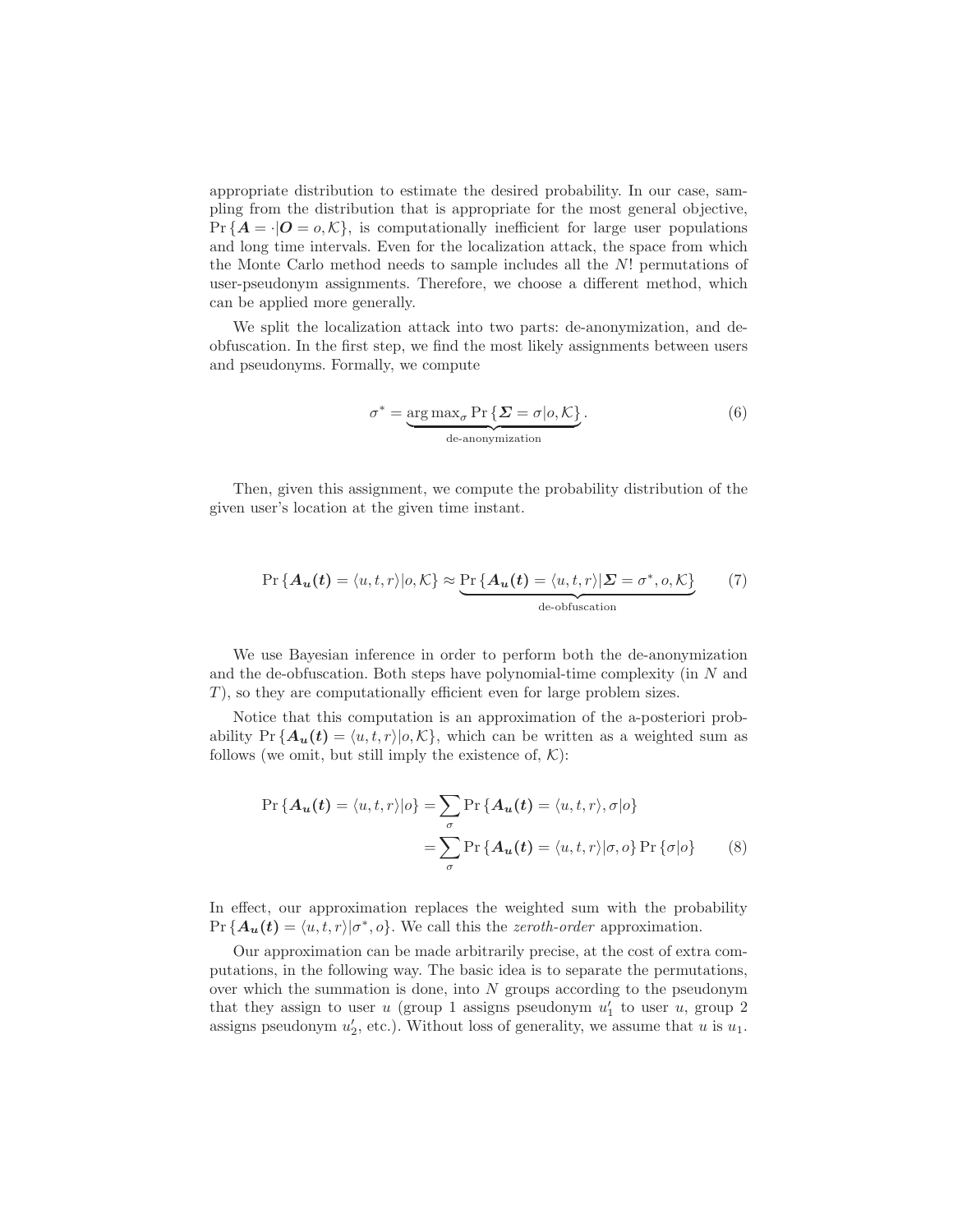$$
\Pr\left\{A_{u}(t) = \langle u, t, r\rangle | o\right\} = \sum_{\sigma} \Pr\left\{A_{u}(t) = \langle u, t, r\rangle, \sigma | o\right\} =
$$
\n
$$
= \sum_{u'_{1} \in \mathcal{U}'} \sum_{\sigma : \sigma(u_{1}) = u'_{1}} \Pr\left\{A_{u}(t) = \langle u, t, r\rangle, \sigma | o\right\}
$$
\n
$$
= \sum_{u'_{1} \in \mathcal{U}'} \sum_{\sigma : \sigma(u_{1}) = u'_{1}} \Pr\left\{A_{u}(t) = \langle u, t, r\rangle | \sigma(u_{1}) = u'_{1}, o_{u'_{1}}\right\} \Pr\left\{\sigma | o\right\}
$$
\n
$$
= \sum_{u'_{1} \in \mathcal{U}'} \left(\Pr\left\{A_{u}(t) = \langle u, t, r\rangle | \sigma(u_{1}) = u'_{1}, o_{u'_{1}}\right\} \sum_{\sigma : \sigma(u_{1}) = u'_{1}} \Pr\left\{\sigma | o\right\}\right) \tag{9}
$$

It is computationally infeasible to compute the second sum explicitly. So, we can do the first-order approximation: we replace the sum with the maximum of the quantity Pr  $\{\Sigma = \sigma | o\}$  over all indicated permutations  $\sigma : \sigma(u_1) = u'_1$ . That is, for each  $u'_1 \in \mathcal{U}'$  we compute the maximum  $\Pr \{ \Sigma = \sigma | o \}$  over all permutations that assign the pseudonym  $u'_1$  to user  $u_1$ . Then, in the first sum, we use this maximum as the weight for the probability  $Pr\left\{A_{u}(t) = \langle u, t, r \rangle | \sigma(u_1) = u'_1, o_{u'_1}\right\}$ . Finding the maximum is a Maximum Assignment Problem, which is solvable in polynomial time; we need to find N such maxima, one for each value of  $u'_1 \in \mathcal{U}'$ . Therefore, the whole computation is still polynomial, although longer than our original approximation.

However, the successive approximation need not stop at the first order. Instead of computing the maximum Pr  $\{\Sigma = \sigma | o\}$  over all permutations that assign the pseudonym  $u'_1$  to user  $u_1$ , we can expand the second sum as follows:

$$
\sum_{\sigma:\sigma(u_1)=u'_1} \Pr\left\{ \Sigma = \sigma | o \right\} = \sum_{u'_2 \in \mathcal{U}' \setminus \{u'_1\}} \sum_{\substack{\sigma:\sigma(u_1)=u'_1, \\ \sigma(u_2)=u'_2}} \Pr\left\{ \Sigma = \sigma | o \right\} \tag{10}
$$

Now, as before, we can approximate the second sum by a maximum over the indicated permutations, and use the computed maxima (one for each value of  $u_2'$ ) as weights to compute the weighted sum. Alternatively, we can keep improving the approximation by considering user  $u_3$ , and so on. If we do this for all users, then we will have computed the exact value of  $\Pr \{\mathbf{\Sigma} = \sigma | o\}$ . In this paper, we stay at the zeroth-order approximation, as it is shown in (6) and (7).

**De-anonymization:** In order to obtain the  $\sigma^*$  of  $(6)$ , we need to maximize the probability

$$
\Pr\{\Sigma = \sigma | o, \mathcal{K}\} = \Pr\{o | \Sigma = \sigma, \mathcal{K}\} \cdot \underbrace{\frac{\Pr\{\Sigma = \sigma | \mathcal{K}\} \equiv \frac{1}{N!}}{\Pr\{o | \mathcal{K}\}}}_{\text{constant}},
$$
\nwhere 
$$
\Pr\{o | \Sigma = \sigma, \mathcal{K}\} = \prod_{u'} \Pr\{o_{u'} | \Sigma = \sigma, \mathcal{K}\}.
$$
\n(11)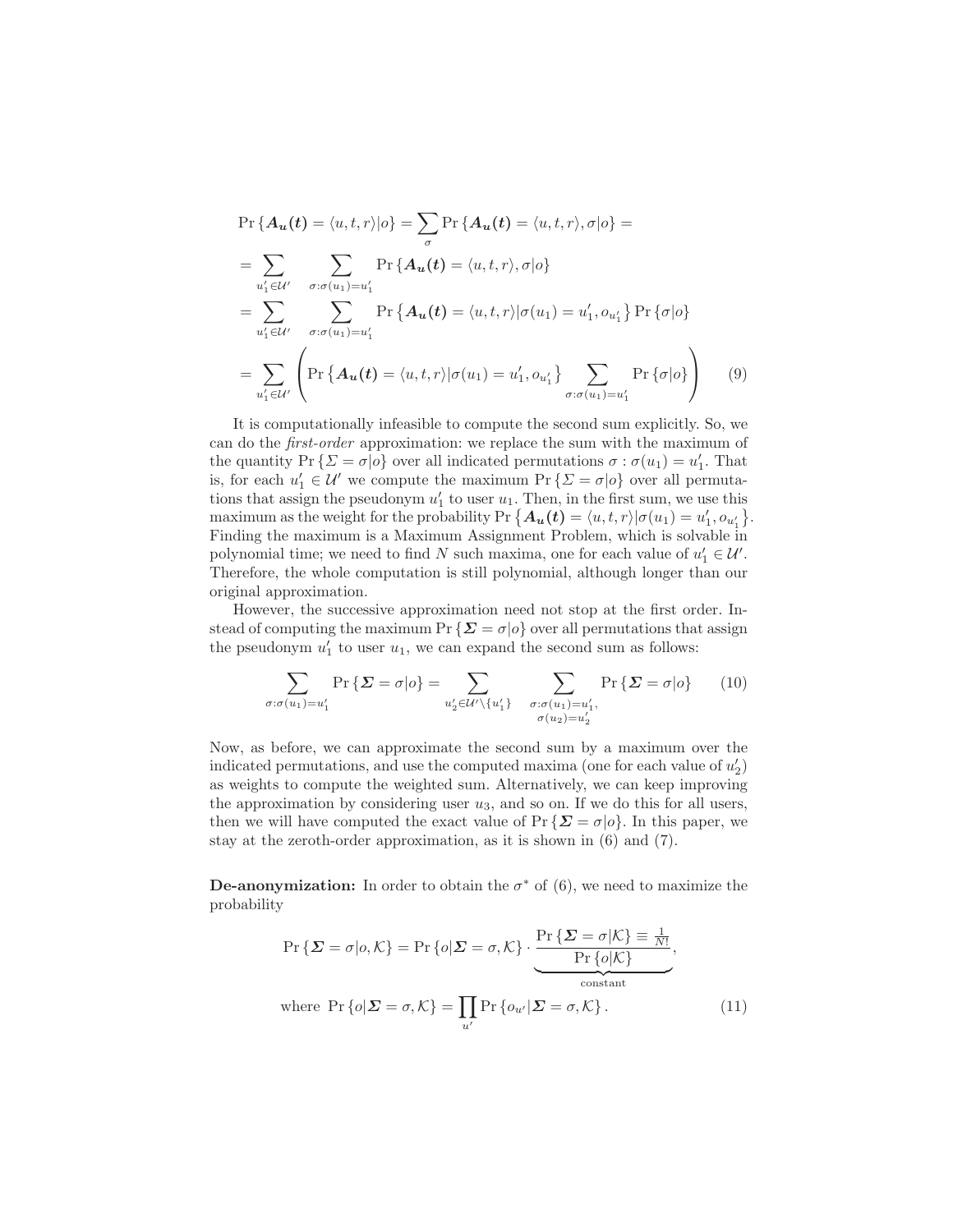Thus,  $\sigma^* = \arg \max_{\sigma} \Pr \{ \mathbf{\Sigma} = \sigma | o, \mathcal{K} \} = \arg \max_{\sigma} \prod_{u'} \Pr \{ o_{u'} | \mathbf{\Sigma} = \sigma, \mathcal{K} \}.$ Notice that, given the assignment of a user  $u$  to the pseudonym  $u'$ , the probability  $Pr\{\sigma_{u'}|\mathbf{\Sigma}=\sigma,\mathcal{K}\}\$ is independent of all other user-pseudonym assignments. So, to find the most likely assignment  $\sigma^*$ , we first compute Pr  $\{o_{u'}|\sigma(u) = u',\mathcal{K}\}\)$  for all pairs of  $u \in \mathcal{U}$  and  $u' \in \mathcal{U}'$ . Then, we construct a complete weighted bipartite graph whose disjoint sets of vertices are  $\mathcal U$  and  $\mathcal U'$  and the weight on the edge between given vertices u and u' is the likelihood  $Pr\{o_{u'}|\sigma(u) = u', \mathcal{K}\}\$ . In order to obtain  $\sigma^*$ , we then solve the maximum weight assignment problem for this graph (see also [21]). In our simulation, we use the Hungarian algorithm in order to solve this problem, which is a special case of a linear program.

De-obfuscation: Given the most likely user-pseudonym assignment  $\sigma^*$ , we perform the de-obfuscation (7) as follows:

$$
\Pr\{A_{u}(t) = \langle u, t, r \rangle | \Sigma = \sigma^{*}, o, \mathcal{K}\} =
$$
\n
$$
= \Pr\{A_{u}(t) = \langle u, t, r \rangle | o_{u'}, \sigma^{*}(u) = u', \mathcal{K}\}
$$
\n
$$
= \frac{\Pr\{A_{u}(t) = \langle u, t, r \rangle, o_{u'} | \sigma^{*}(u) = u', \mathcal{K}\}}{\sum_{s \in \mathcal{R}} \Pr\{A_{u}(t) = \langle u, t, s \rangle, o_{u'} | \sigma^{*}(u) = u', \mathcal{K}\}}
$$
\n(12)

The distribution over all regions  $r$  is obtained by computing the probability  $Pr\{A_{u}(t) = \langle u, t, r \rangle, o_{u'} | \sigma^{*}(u) = u', \mathcal{K}\}\$ for all  $r \in \mathcal{R}$ .

Adversary Knowledge: The de-anonymization and the de-obfuscation processes have been reduced, as seen in (11) and (12), to the computation of the probabilities  $Pr\{\mathit{o}_{u'}|\sigma(u) = u',\mathcal{K}\}\$ and  $Pr\{\mathcal{A}_{u}(t) = \langle u, t, r \rangle, \mathit{o}_{u'}|\sigma^*(u) = u',\mathcal{K}\}\$ .

These probabilities should be computed appropriately according to the background knowledge  $K$  that we consider for the adversary. In the next subsections, we compute these probabilities for two adversaries with different background knowledge:

- Adversary (I) whose knowledge of users' mobility is their geographical distribution over the regions, i.e.,  $\mathcal{K} \equiv \hat{\pi}$ .
- Adversary (II) who is a stronger adversary and knows the users' probability of transition between the regions, i.e.,  $\mathcal{K} \equiv \hat{p}$ .

We construct  $\hat{\pi}$  and  $\hat{p}$  from the users' actual traces. The element  $\hat{\pi}_u(r)$  of  $\hat{\pi}$  is calculated as the fraction of time instants when user u is in region r. The element  $\hat{p}_u(r_i, r_j)$  of  $\hat{p}$  is calculated as the fraction of transitions of user u to  $r_j$ over all time instants when  $u$  is in region  $r_i$ .

We perform analytic probability calculations, where we also use the conditional independence of observed events, given the actual events. In effect, we decompose the desired probability into basic parts that can be computed from known functions. As these calculations are made by the adversary in performing the attack, the basic parts need to be computable from functions known to the adversary.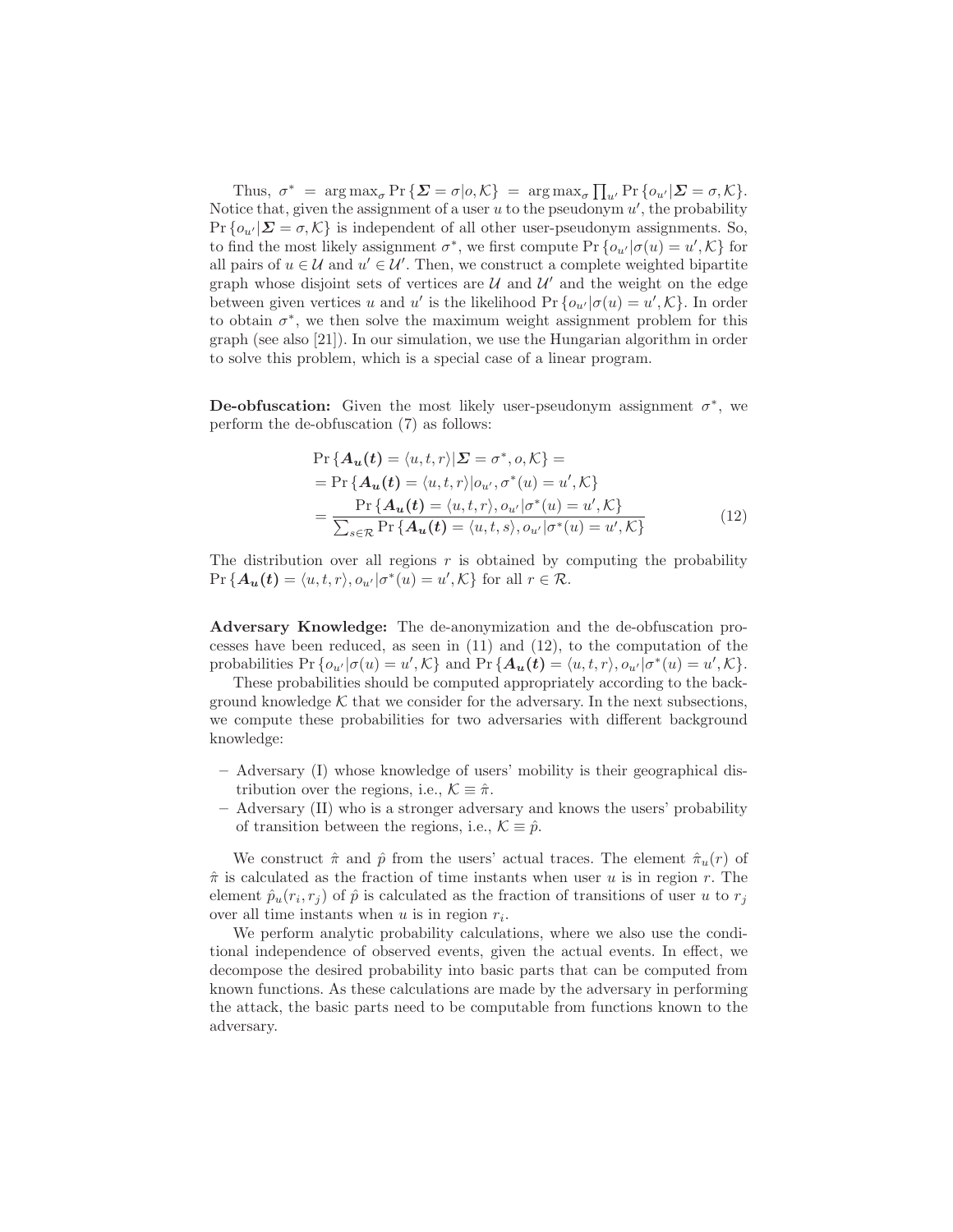## 3.1 Adversary (I)

De-anonymization

$$
\Pr\{o_{u'}|\sigma(u) = u', \hat{\pi}\} =
$$
\n
$$
= \prod_{t} \left( \sum_{r \in \mathcal{R}} \sum_{x \in \{0,1\}} \underbrace{\Pr\{o_{u'}(t) | \mathbf{X}_{u}(t) = x, \mathbf{A}_{u}(t) = \langle u, t, r \rangle, \sigma(u) = u', \hat{\pi}\}}_{\text{LPPM - Obfuscation mechanism}} \cdot \underbrace{\Pr\{\mathbf{X}_{u}(t) = x | \mathbf{A}_{u}(t) = \langle u, t, r \rangle, \hat{\pi}\}}_{\text{Application}} \cdot \underbrace{\Pr\{\mathbf{A}_{u}(t) = \langle u, t, r \rangle | \hat{\pi}\}}_{\text{Background Knowledge of the Adversary}} \tag{13}
$$

## De-obfuscation

Pr {
$$
\mathbf{A}_{u}(t) = \langle u, t, r \rangle, o_{u'}(t) | \sigma^{*}(u) = u', \hat{\pi} \rangle =
$$
  
\n= Pr { $o_{u'}(t) | \mathbf{A}_{u}(t) = \langle u, t, r \rangle, \sigma^{*}(u) = u', \hat{\pi} \rangle$   
\n\cdot Pr { $\mathbf{A}_{u}(t) = \langle u, t, r \rangle | \hat{\pi} \rangle$   
\n= 
$$
\left( \sum_{x \in \{0,1\}} \underbrace{\Pr \{ o_{u'}(t) | \mathbf{X}_{u}(t) = x, \mathbf{A}_{u}(t) = \langle u, t, r \rangle, \sigma^{*}(u) = u', \hat{\pi} \} \right.}{\Pr \{ \mathbf{X}_{u}(t) = x | \mathbf{A}_{u}(t) = \langle u, t, r \rangle, \hat{\pi} \} \right)}
$$
\n
$$
\cdot \underbrace{\Pr \{ \mathbf{X}_{u}(t) = x | \mathbf{A}_{u}(t) = \langle u, t, r \rangle, \hat{\pi} \} \right) \left. \text{Application} \right}
$$
\n(14)

## 3.2 Adversary (II)

In this case, the calculations can be simplified if we use two helper functions α and β, as defined below. In effect, the problem that the attacker faces is equivalent to estimating the hidden state of a Hidden Markov Process. In the context of Hidden Markov Processes, the functions  $\alpha$  and  $\beta$  are the forwardbackward variables [16].

$$
\alpha_t^{u,u'}(r) \equiv \Pr\left\{A_u(t) = \langle u, t, r \rangle, o_{u'}(1), \cdots, o_{u'}(t) | \sigma(u) = u', \hat{p}\right\}
$$
(15)

$$
\beta_t^{u,u'}(r) \equiv \Pr\left\{o_{u'}(t+1),\cdots,o_{u'}(T)|\mathbf{A_u}(t) = \langle u,t,r\rangle,\sigma(u) = u',\hat{p}\right\} \tag{16}
$$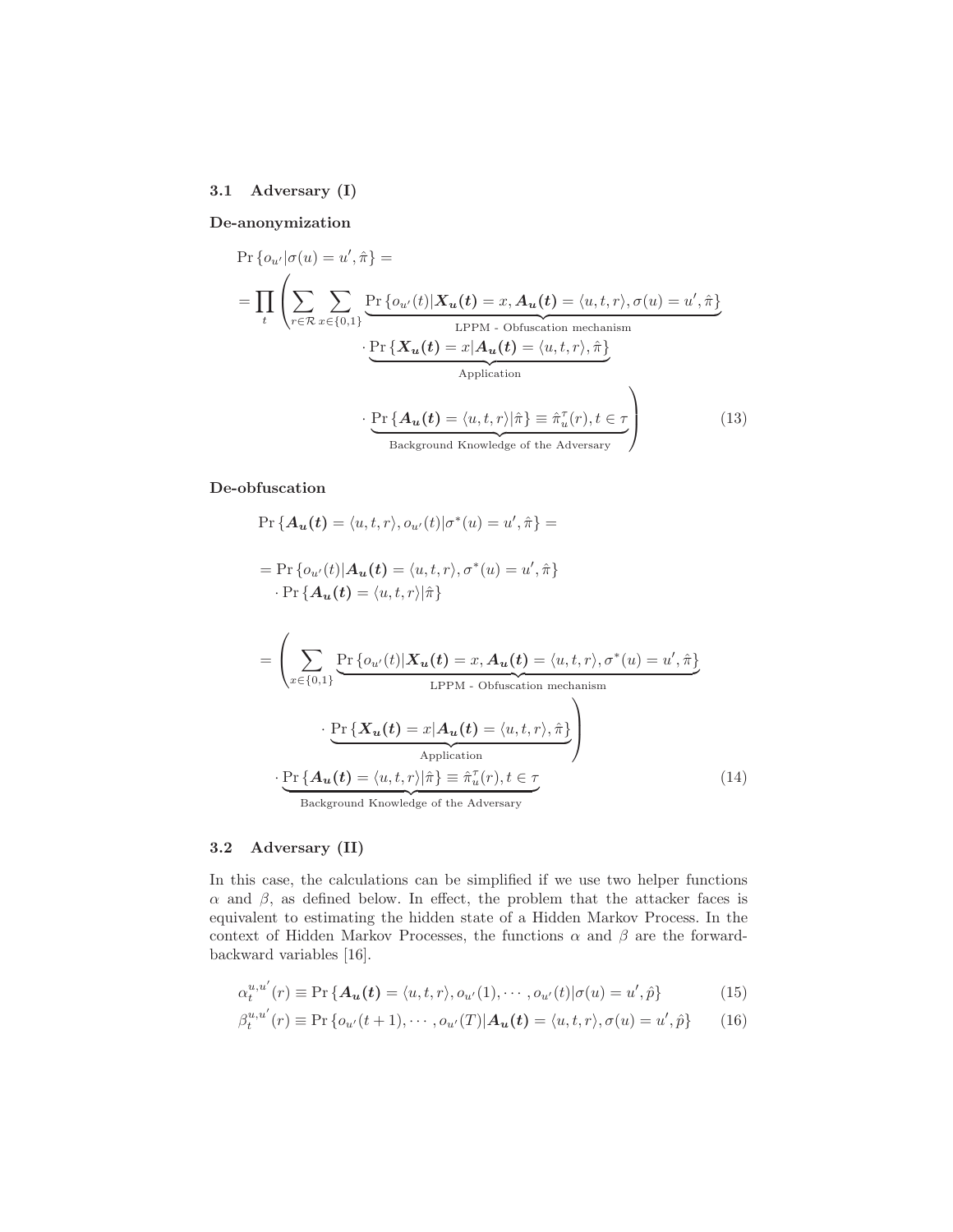In Appendix B, we show how to calculate these two functions in our case. Having calculated them for all  $t \in \mathcal{T}$  and  $r \in \mathcal{R}$ , we can use them to compute the probabilities of interest.

#### De-anonymization

$$
\Pr\left\{o_{u'}|\sigma(u) = u', \hat{p}\right\} = \sum_{r \in \mathcal{R}} \alpha_T^{u, u'}(r) \tag{17}
$$

#### De-obfuscation

$$
\Pr\{A_{u}(t) = \langle u, t, r \rangle, o_{u'} | \sigma^{*}(u) = u', \hat{p}\} = \alpha_{t}^{u, u'}(r) \cdot \beta_{t}^{u, u'}(r) \tag{18}
$$

where we compute  $\alpha$  and  $\beta$  given  $\sigma^*$ .

## 4 Evaluation

In this section, we present the effectiveness of some location-privacy preserving mechanisms in protecting users' location privacy while they expose their location through some location-based applications. We evaluate the location privacy of users with respect to the two adversary types we introduced in the previous sections. We have extended the Location-Privacy Meter tool [19] by adding the location-based applications, implementing new LPPMs, and new localization attacks for sporadic applications, as described in the paper.

#### 4.1 Simulation Setting

The location traces that we use in our simulation belong to  $N = 20$  randomly chosen mobile users (vehicles) from the epfl/mobility dataset at CRAWDAD [15]. The area within which users move (the San Francisco bay area) is divided into  $M = 40$  regions forming a  $5 \times 8$  grid.

We evaluate various LPPMs that operate on top of two kinds of applications. The first type of application is the *once-in-a-while* application, which also serves as a baseline for comparison. In this type of application, events are exposed independently at random with the same probability  $\theta$ . That is,

$$
\Pr\{X_u(t) = 1 | A_u(t) = \langle u, t, r \rangle\} = \Pr\{X_u(t) = 1\} = \theta.
$$
 (19)

The second type of application is the *local search* application. In this application, users make queries, thus exposing their location, when they find themselves in unfamiliar places (which are the places that the user does not visit often, and hence needs more information about). We model this application as exposing the events of user  $u$  at location  $r$  independently at random with probability that is a decreasing function of  $\pi_u(r)$ . In particular,

$$
\Pr\{X_u(t) = 1 | A_u(t) = \langle u, t, r \rangle, \pi\} = \theta(1 - \pi_u(r)).\tag{20}
$$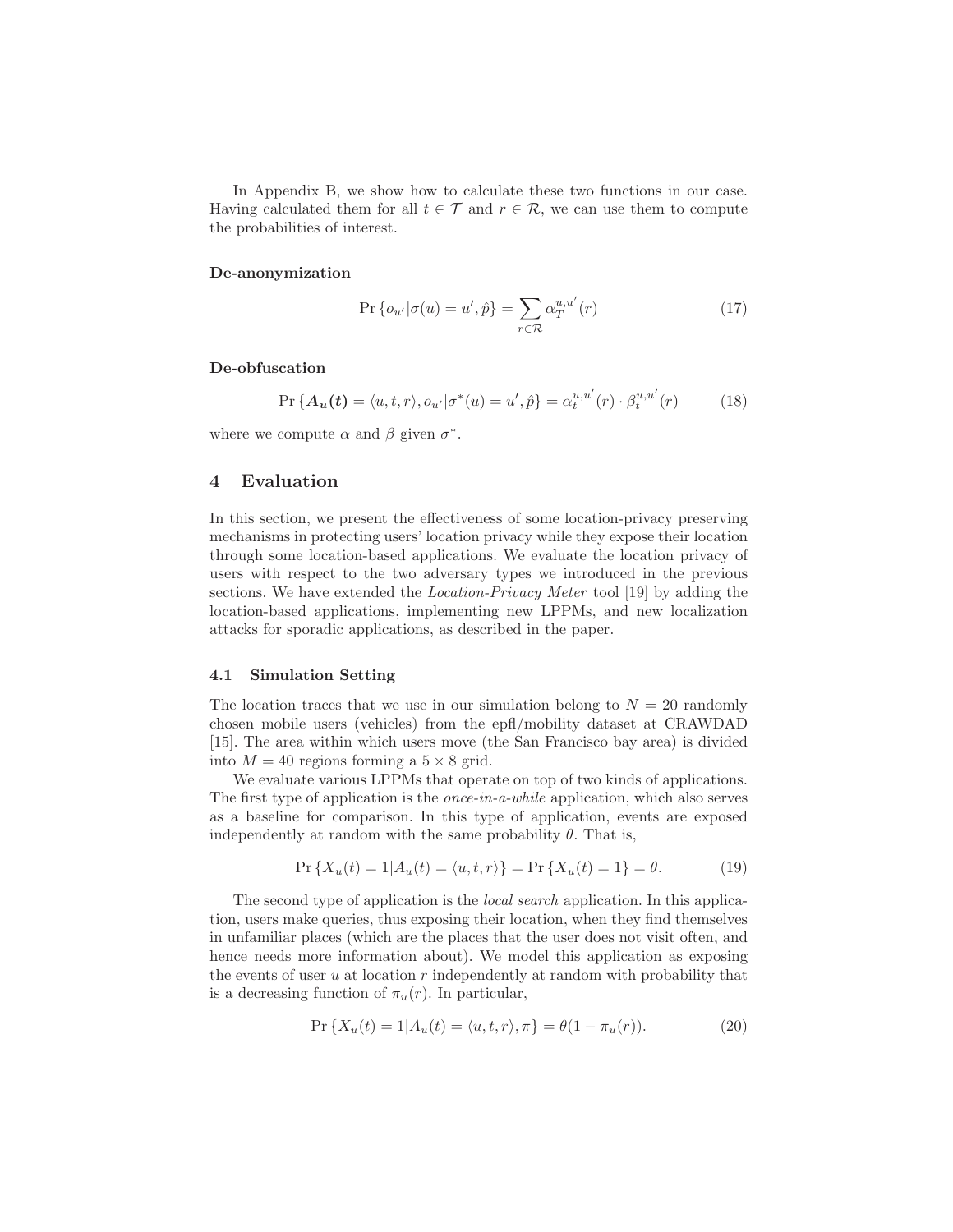where  $\theta$  here determines the upper-bound on the probability of location exposure.

We refer to the application simply by using its parameter  $\theta$ , and its type (o: once-in-a-while application, and s: local search). For example a local search application with exposure rate 0.1 is denoted by  $APP(0.1, s)$ .

For our considered LPPMs, we have to define two modes of behavior, according to whether the application exposes or hides the location. When the application exposes the user's location, the LPPM obfuscates it by removing some low-order bits/digits of the location-stamp of the event. We refer to the number of removed bits as the *obfuscation level*  $\rho$  of the LPPM. When the application hides the location, the LPPM chooses, with some probability  $\phi$ , to create a fake location and then obfuscates it (as it does for the actual locations). We consider two ways in which the LPPM can create a fake location: The first way is to create a fake location uniformly at random among all locations  $r \in \mathcal{R}$ , and the second way is to create it according to the aggregate user geographical distribution  $\bar{\pi} = \frac{1}{N} \sum_{u \in \mathcal{U}} \pi_u$  (i.e., the average mobility profile). We refer to an LPPM using its parameters  $\phi$  and  $\rho$ , and its type (u: uniform selection, g: selection according to the average mobility profile). For example  $\text{LPPM}(0.3, 2, u)$  injects a fake location (uniformly selected at random) with probability 0.3 if there is no location exposure, and obfuscated the (both fake and actual) locations by dropping their 2 low-order bits.

The metric that we use to evaluate the LPPMs is the expected error, as described in Section 2.5. We evaluate the effect of the application and LPPM parameters that we listed above (obfuscation level, probability  $\phi$  of injecting a fake location) as well as the effect of the different application types and of the different ways of creating fake locations.

We are also interested in the effect of the pseudonym lifetime on the privacy of users. In our model, we consider that all users keep their pseudonyms from time 1 to  $T$ . By attacking at time  $T$ , we can compare the privacy achieved by users for various values of T.

#### 4.2 Simulation Results

We run the simulator for all combinations of the following parameters:  $APP(0.1, \{o, s\}),$  $LPPM({0, 0.3, 0.6}, {0, 2, 4}, {u, g})$ , and pseudonym lifetimes  ${31, 71, 141, 281}$ . We then perform the de-anonymization and localization attacks (for both (I) weak, and (II) strong adversaries) that are described in the previous section. The results are averaged over 20 simulation runs. Hereafter, we present some of the results that we obtain regarding the anonymity and location-privacy of users.

In Figure 1, we plot user anonymity as a function of pseudonym lifetime. The anonymity is quantified as the percentage of users that are incorrectly deanonymized by the attacker. Notice that we do not yet plot the location privacy of users, just their anonymity as defined. Each of the four sub-figures corresponds to each of the four combinations of adversary type (I-weak, II-strong) and LPPM type (u, g). Each line in a sub-figure corresponds to different combinations of obfuscation level and probability of injecting a fake location.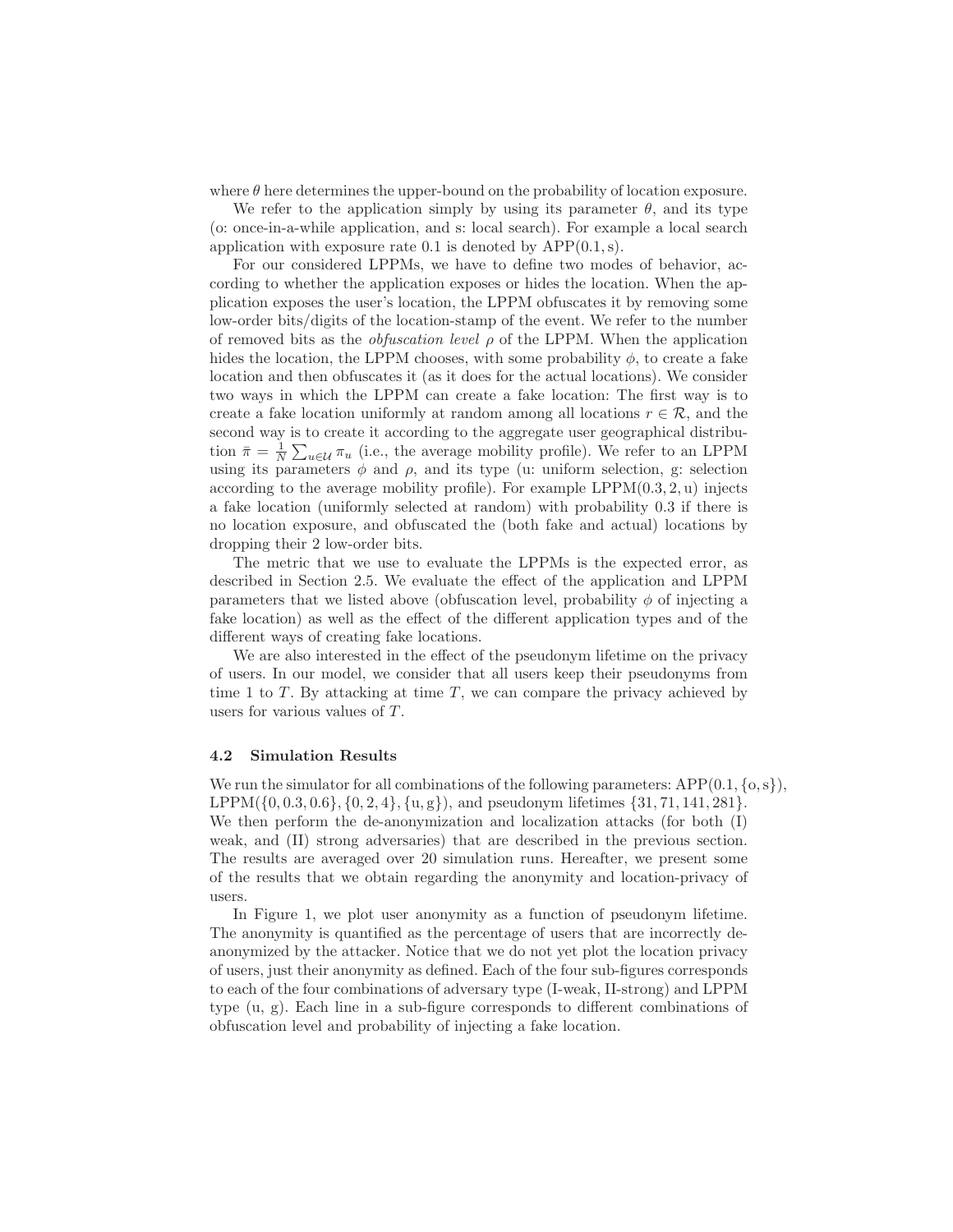

Fig. 1. User anonymity versus pseudonym lifetime in location-based application  $APP(0.1, 0)$ . The anonymity is quantified as the percentage of users that are incorrectly de-anonymized by the attacker. In the top two sub-figures, we consider the weak adversary (I), whereas in the bottom two, we consider the strong one (II). The left column considers the uniform (u) LPPM type, whereas the right column considers the LPPM type g. Each line in a sub-figure corresponds to different combinations of obfuscation levels  $\{0, 2\}$  and fake-location injection rates  $\{0, 0.3, 0.6\}$ .

We observe that the anonymity decreases as the pseudonym lifetime (the size of the observation period) increases. The same trend is seen in all four subfigures, for all combination parameters. By comparing the results that are obtained from different LPPMs, we observe the following interesting phenomenon, regarding the effect of stronger LPPM parameters, in particular when both the obfuscation level and the fake injection probability are non-zero: By jointly increasing the protection level of the two mechanisms, not only the absolute value of anonymity gets higher, but also the robustness to longer pseudonym lifetimes becomes better. That is, the level of anonymity drops with a slower rate as the pseudonym lifetime increases. This shows the relation between the effects of obfuscation and anonymization techniques. The LPPM designer can choose appropriately the parameters to achieve a desired level of anonymity; or alter-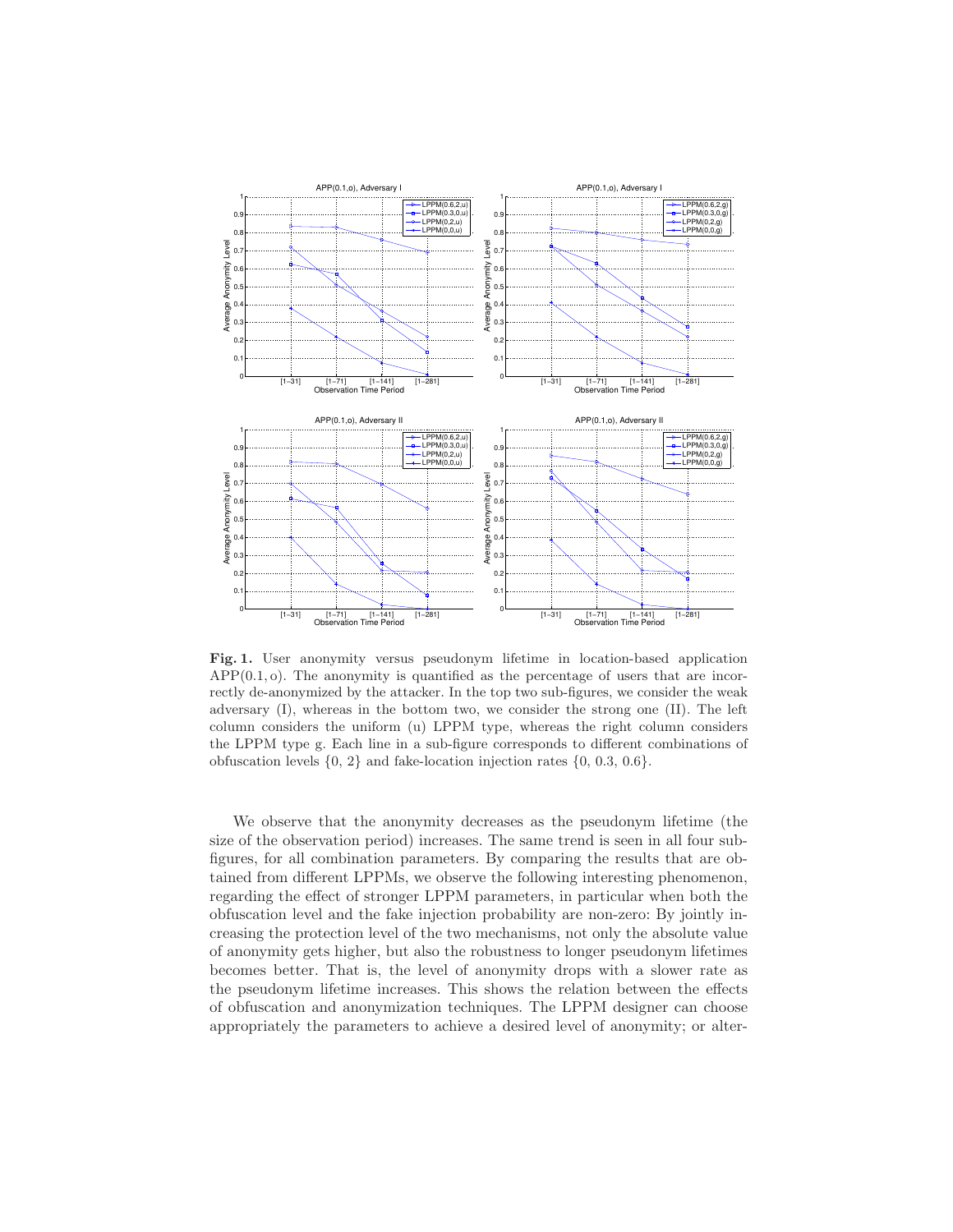

Fig. 2. Users' location privacy in location-based application  $APP(0.1, s)$ , using various LPPMs, with respect to localization attack performed by two adversaries (I-weak: left column, and II-strong: right column). The x-axis shows the fake-location injection rate φ. The sub-figures corresponds to LPPM with obfuscation level 4 (for the top two), and 0 (for the bottom two). Each box-and-whisker diagram (boxplot) shows all locationprivacy values (hence, system-level), where the bottom and top of a box show the  $25^{th}$ and  $75<sup>th</sup>$  percentiles, and the central mark shows the median. The ends of the whiskers represent the most extreme data points not considered as outliers, and the outliers are plotted individually.

natively, the pseudonym should be changed when the desired level of anonymity is no longer achieved.

In Figure 2, we show the location privacy of users who (i) sporadically expose their location with exposure rate 0.1 in a local search application, and (ii) use LPPM that adds fake locations to their observed trace according to the aggregate user geographical distribution. As it is expected, the users' location privacy increases when the level of location-obfuscation or fake-location injection increases. However, the main finding of our result is that, in sporadic applications, the fake-location injection can dominate the obfuscation method, in preserving users' location-privacy, when the injection rate is higher. Moreover, adding fake location has a high impact on misleading the stronger adversary, as it reduces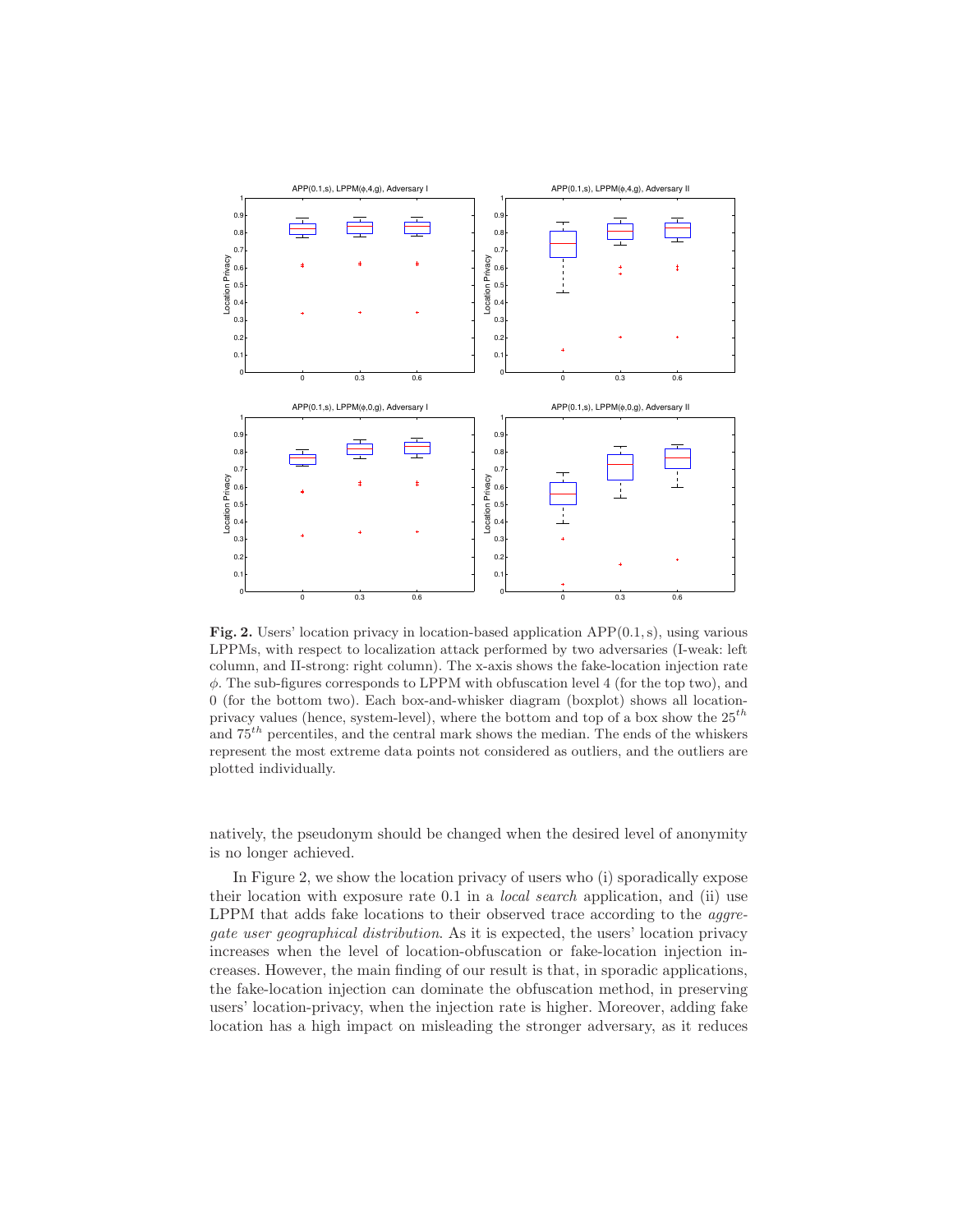his success down to that of weaker adversary (compare the location-privacy improvement obtained by injecting fake-locations with rate 0.3 in the bottom sub-figures).

## 5 Related Work

The work related to our paper is threefold: (i) The papers that evaluate the risk of exposing locations through location-based services (which are mainly sporadic), (ii) The papers that aim at protecting users' location privacy for sporadic applications, and (iii) The papers that provide a framework for location privacy and describe possible threats and protections mechanisms as well as the location-privacy metrics.

The risk of location disclosure in mobile networks is evaluated in multiple papers. The authors use different attacks to de-anonymize the users' exposed traces (which are exposed in a sporadic manner). Ma *et al.* [14] make use of maximum likelihood estimation to identify the users from which the adversary has obtained some noisy past traces. Freudiger et al. [5] assume the adversary has access to the users' home and work addresses and performs the de-anonymization attack on the observed traces using some clustering algorithms. Similar de-anonymization of mobile users through identifying their home and work addresses have been performed by various researchers. Golle and Partridge [7], Beresford and Stajano [2], Hoh et al. [10], and Krumm [12] use different techniques to show that users can be identified by inferring where they spend most of their time (notably their home and workplace). De Mulder et al. [3] also present some statistical inference attacks on users' traces in GSM cellular networks. The authors show how easily the adversary can identify users if he has access to their location pattern (i.e., how they are distributed throughout the cells) in such setting. Compared to this set of contributions, in this paper we take two more major steps: We not only formalize the location-based application, but also the protection mechanisms that can be used to preserve users' location-privacy. Moreover, besides the de-anonymization, we evaluate the success of the adversary in finding the location of users over time. We provide a systematic formal framework that can be used to model the combination of a variety of LBSs and LPPMs.

Protecting location privacy of users in location-based services has received a tremendous attention from researchers in different disciplines such as database, and ubiquitous computing. A majority of the protection mechanisms revolve around combination of anonymization and location obfuscation. Duckham and Kulik [4] propose a formal model for location obfuscation techniques such as adding inaccuracy, imprecision, and vagueness. Krumm [12] shows that the effects of spatial cloaking algorithms and adding Gaussian noise, or discretizing the location (i.e., reducing granularity) can degrade the identification success of the adversary. Gruteser and Grunwald [8] propose spatial and temporal cloaking methods to increase the adversary's uncertainty in identifying the users. The privacy of users is quantified according to k-anonymity. Gedik *et al.* [6] propose an architecture and some algorithms to protect location privacy using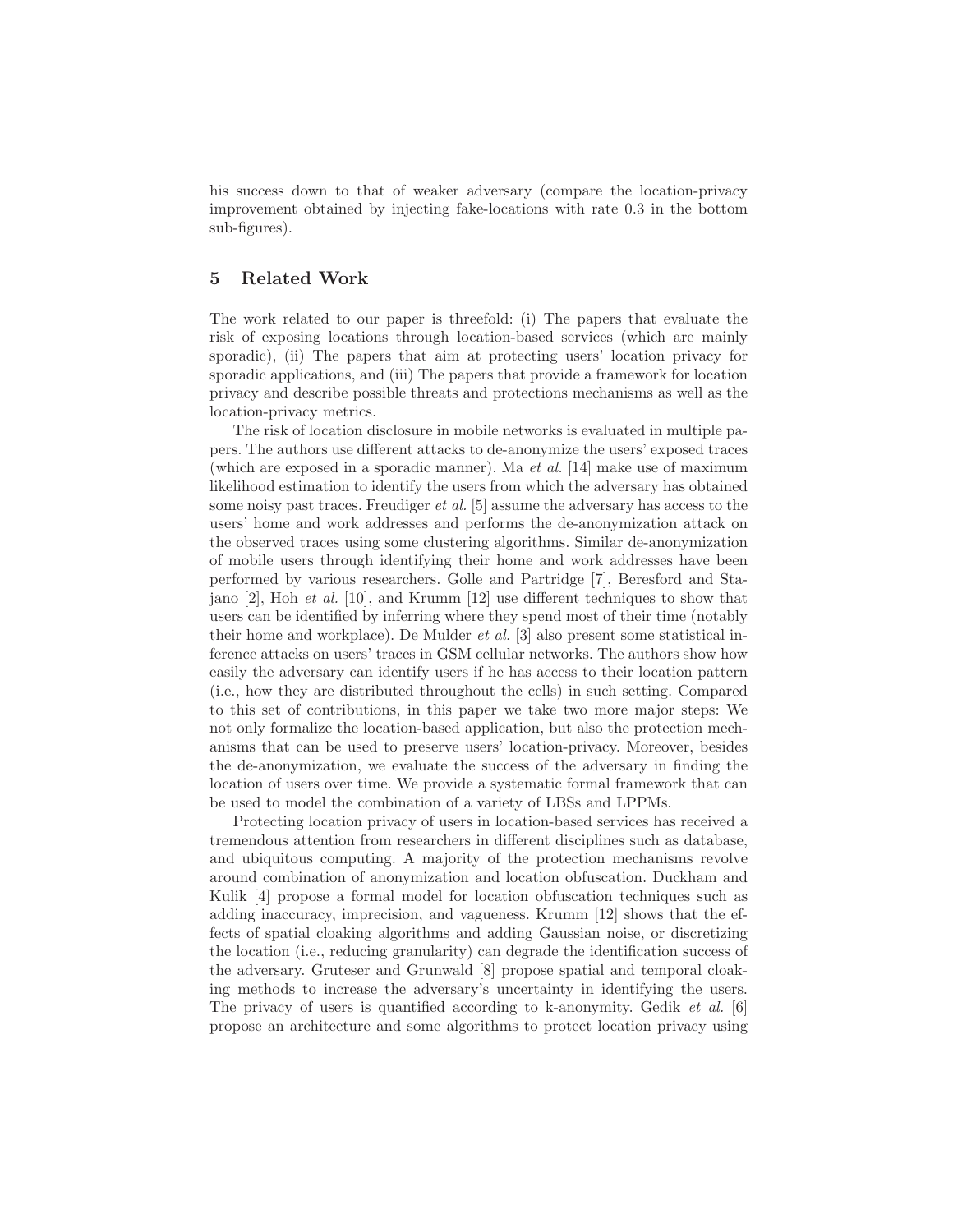personalized k-anonymity. A majority of the location-obfuscation techniques revolve around k-anonymity. The interested reader is referred to [20] for a more in depth overview of k-anonymity-based obfuscation techniques, and also to [19] for a quantitative analysis of k-anonymity metric for location privacy. As it is shown in [19, 20] these interesting approaches still lack an appropriate evaluation mechanism and metric that we provide in this paper. In addition to the obfuscation techniques, we also formalize and evaluate fake-location injection (adding dummy events) as another powerful method.

Krumm [13] provides a literature survey of computational location privacy. Shokri et al. [17] also provide a unified framework for location privacy, which is extended and more formalized in [19]. We have built up our system model on top of these frameworks by extending them in such a way that locationbased services and new LPPMs can be defined and analyzed with respect to the localization attack.

## 6 Conclusion

We propose, to the best of our knowledge, the first formal framework for quantifying location privacy in the case where users expose their location sporadically. We formalize sporadic location-based applications. Using this formalization, we model various location-privacy preserving mechanisms, such as location obfuscation and fake-location injection. Formalizing both location-based applications and location-privacy preserving mechanisms in the same framework enables us to design more effective protection mechanisms that are appropriately tailored to each location-based service. We also establish an analytical framework, based on Bayesian inference in Hidden Markov Processes, to perform localization attacks on anonymized traces (for adversaries with different background knowledge). The results obtained from the simulations of the attacks on mobility traces unveil the potential of various mechanisms, such as the location obfuscation, the fake-location injection, and anonymization, in preserving location-privacy of mobile users.

## Acknowledgements

The authors would like to thank Ehsan Kazemi for his valuable comments on the submitted manuscript, and also Vincent Bindschaedler for his effective contribution to the development of the Location-Privacy Meter.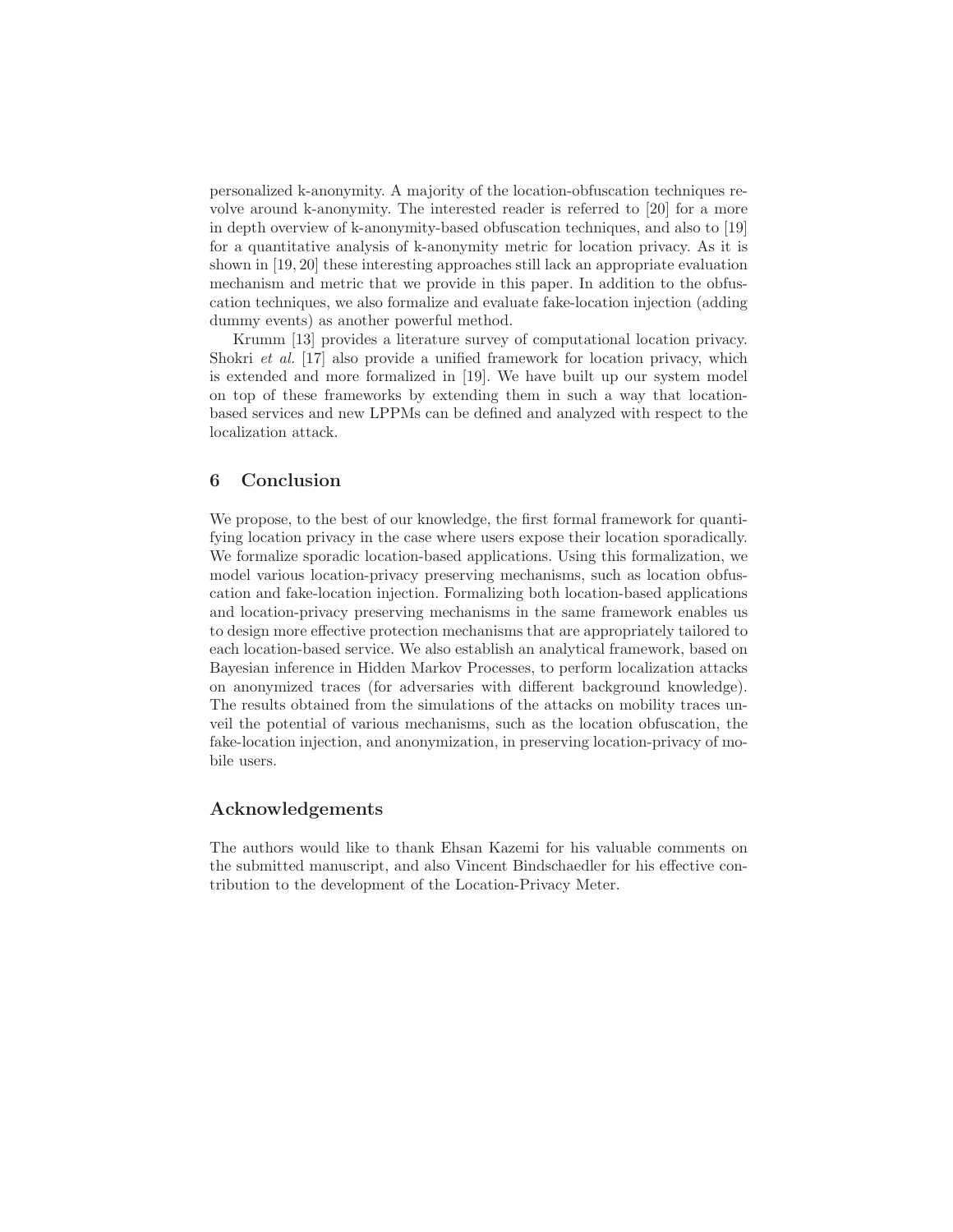## References

- 1. Location-Privacy Meter tool. Available online through http://people.epfl.ch/reza.shokri, 2011.
- 2. A. R. Beresford and F. Stajano. Location privacy in pervasive computing. IEEE Pervasive Computing, 2(1):46–55, 2003.
- 3. Y. De Mulder, G. Danezis, L. Batina, and B. Preneel. Identification via locationprofiling in gsm networks. In WPES '08: Proceedings of the 7th ACM workshop on Privacy in the electronic society, pages 23–32, New York, NY, USA, 2008. ACM.
- 4. M. Duckham and L. Kulik. A formal model of obfuscation and negotiation for location privacy. In Proceedings of Pervasive Computing, Third International Conference, PERVASIVE, Munich, Germany, 2005.
- 5. J. Freudiger, R. Shokri, and J.-P. Hubaux. Evaluating the privacy risk of locationbased services. In Financial Cryptography and Data Security (FC), 2011.
- 6. B. Gedik and L. Liu. Protecting location privacy with personalized k-anonymity: Architecture and algorithms. IEEE Transactions on Mobile Computing, 7(1):1–18, 2008.
- 7. P. Golle and K. Partridge. On the anonymity of home/work location pairs. In Pervasive '09: Proceedings of the 7th International Conference on Pervasive Computing, pages 390–397, Berlin, Heidelberg, 2009. Springer-Verlag.
- 8. M. Gruteser and D. Grunwald. Anonymous usage of location-based services through spatial and temporal cloaking. In *MobiSys '03: Proceedings of the 1st* international conference on Mobile systems, applications and services, pages 31– 42, New York, NY, USA, 2003. ACM.
- 9. B. Hoh and M. Gruteser. Protecting location privacy through path confusion. In SECURECOMM '05: Proceedings of the First International Conference on Security and Privacy for Emerging Areas in Communications Networks, pages 194–205, Washington, DC, USA, 2005. IEEE Computer Society.
- 10. B. Hoh, M. Gruteser, H. Xiong, and A. Alrabady. Enhancing security and privacy in traffic-monitoring systems. IEEE Pervasive Computing, 5(4):38–46, 2006.
- 11. B. Hoh, M. Gruteser, H. Xiong, and A. Alrabady. Preserving privacy in gps traces via uncertainty-aware path cloaking. In CCS '07: Proceedings of the 14th ACM conference on Computer and communications security, pages 161–171, New York, NY, USA, 2007. ACM.
- 12. J. Krumm. Inference attacks on location tracks. In In Proceedings of the Fifth International Conference on Pervasive Computing (Pervasive), volume 4480 of LNCS, pages 127–143. Springer-Verlag, 2007.
- 13. J. Krumm. A survey of computational location privacy. Personal Ubiquitous Comput., 13(6):391–399, 2009.
- 14. C. Y. Ma, D. K. Yau, N. K. Yip, and N. S. Rao. Privacy vulnerability of published anonymous mobility traces. In Proceedings of the sixteenth annual international conference on Mobile computing and networking, MobiCom '10, pages 185–196, New York, NY, USA, 2010. ACM.
- 15. M. Piorkowski, N. Sarafijanovic-Djukic, and M. Grossglauser. CRAW-DAD data set epfl/mobility (v. 2009-02-24). Downloaded from http://crawdad.cs.dartmouth.edu/epfl/mobility, Feb. 2009.
- 16. L. Rabiner. A tutorial on hidden Markov models and selected applications in speech recognition. Proceedings of the IEEE, 77(2):257-286, 1989.
- 17. R. Shokri, J. Freudiger, and J.-P. Hubaux. A unified framework for location privacy. Technical Report EPFL-REPORT-148708, EPFL, Switzerland, 2010.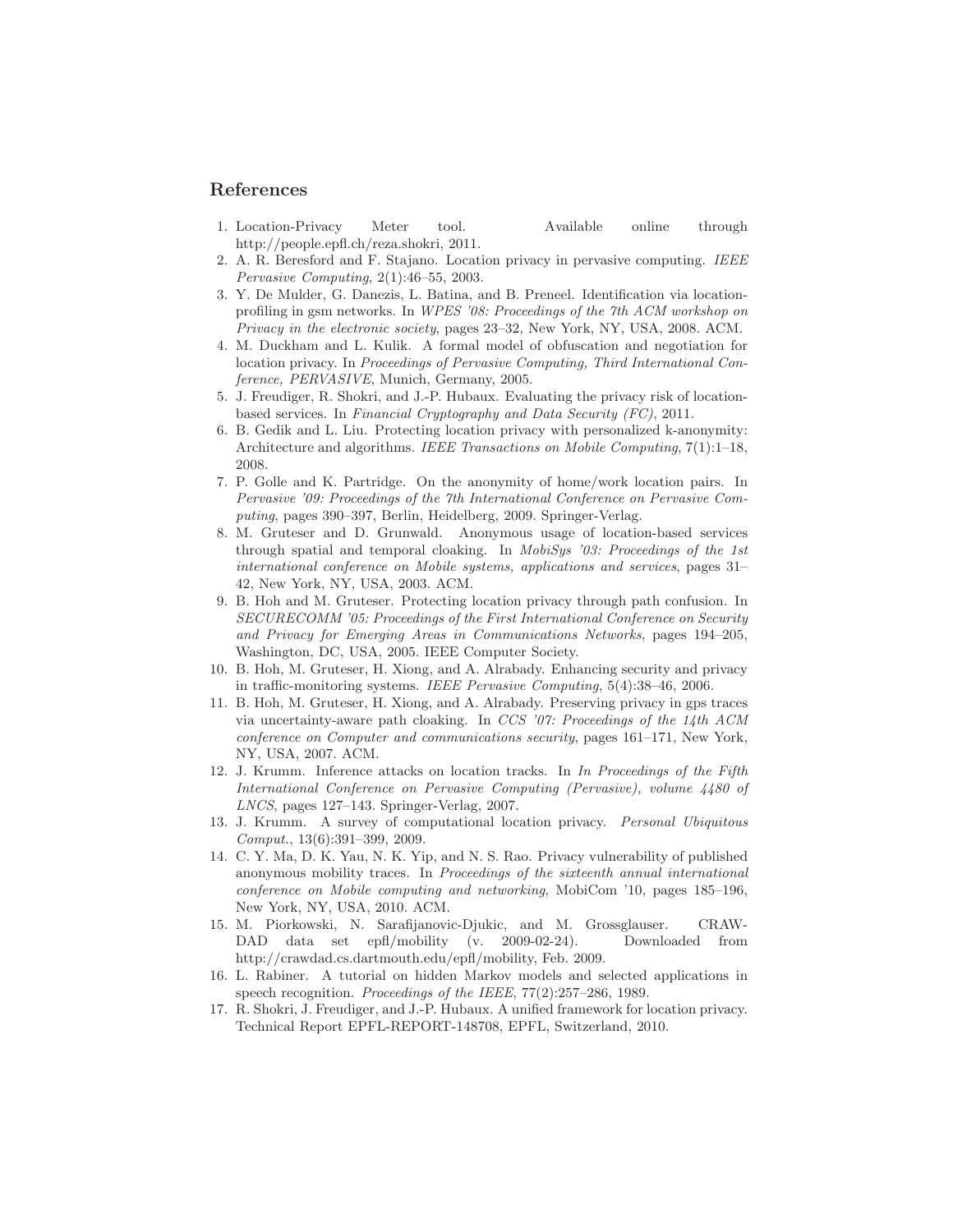- 18. R. Shokri, J. Freudiger, M. Jadliwala, and J.-P. Hubaux. A distortion-based metric for location privacy. In WPES '09: Proceedings of the 8th ACM workshop on Privacy in the electronic society, pages 21–30, New York, NY, USA, 2009. ACM.
- 19. R. Shokri, G. Theodorakopoulos, J.-Y. L. Boudec, and J.-P. Hubaux. Quantifying location privacy. In IEEE Symposium on Security and Privacy, Oakland, CA, USA, 2011.
- 20. R. Shokri, C. Troncoso, C. Diaz, J. Freudiger, and J.-P. Hubaux. Unraveling an old cloak: k-anonymity for location privacy. In Proceedings of the 9th annual ACM workshop on Privacy in the electronic society, WPES '10, pages 115–118, New York, NY, USA, 2010. ACM.
- 21. C. Troncoso, B. Gierlichs, B. Preneel, and I. Verbauwhede. Perfect matching disclosure attacks. In Proceedings of the 8th international symposium on Privacy Enhancing Technologies, PETS '08, pages 2–23, Berlin, Heidelberg, 2008. Springer-Verlag.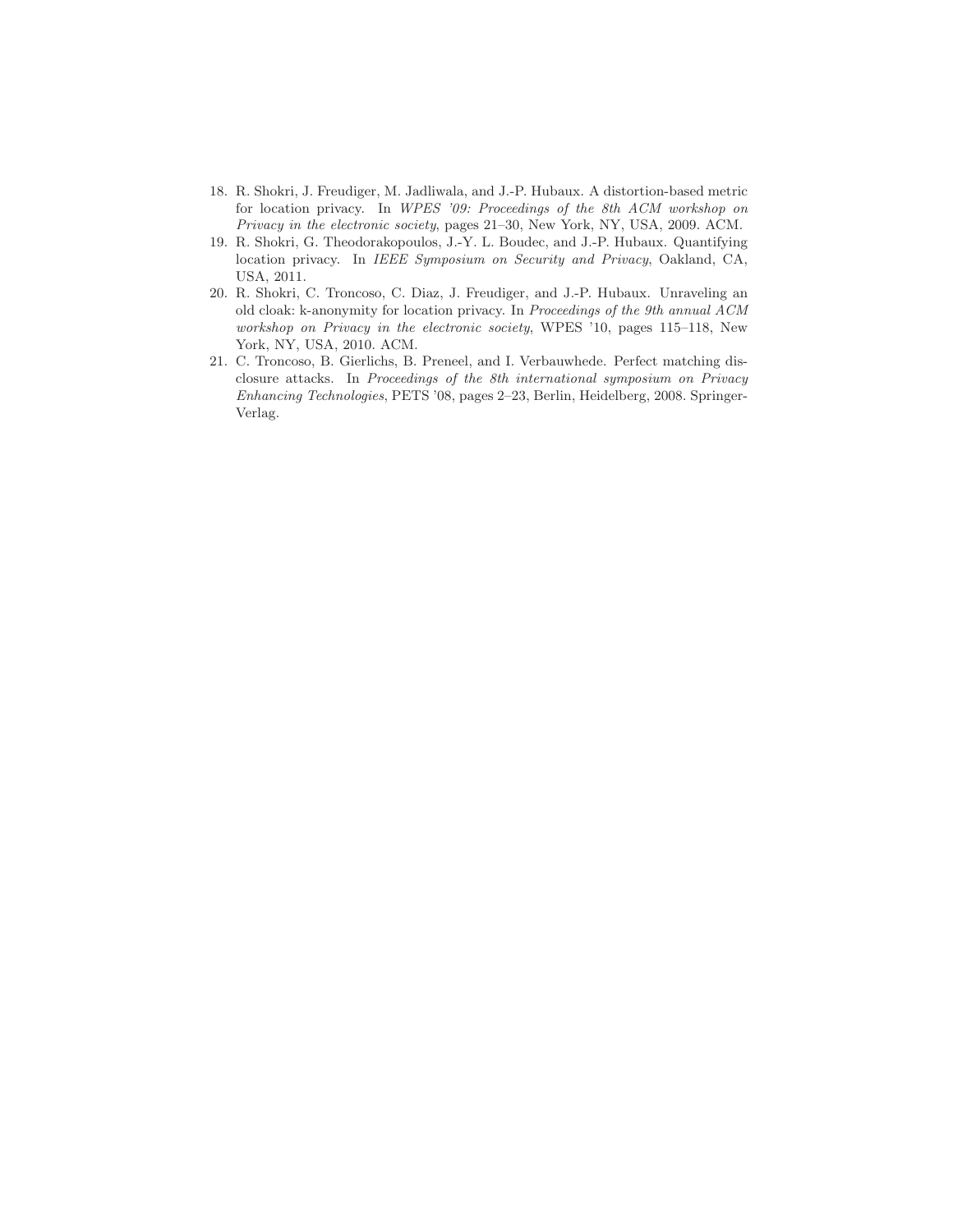## A Notations

Throughout the paper, we use bold capital letters to denote random variables, lower case letters to denote realizations of random variables, and script letters to denote sets within which the random variables take values. For example, a random variable  $X$  takes values  $x$  in  $\mathcal{X}$ .

| $\mathcal{U}$                   | set of mobile users                                                        |
|---------------------------------|----------------------------------------------------------------------------|
| $\mathcal R$                    | set of regions that partition the whole area                               |
| $\mathcal T$                    | time period under consideration                                            |
|                                 |                                                                            |
| $\mathcal A$                    | set of all possible actual traces                                          |
| $\mathcal{X}$                   | set of all possible exposed-locations bit-masks                            |
| $\mathcal{O}$                   | set of all observable traces                                               |
|                                 |                                                                            |
| $\mathcal{U}'$                  | set of user pseudonyms                                                     |
| $\mathcal{R}'$                  | set of location pseudonyms (it is equivalent to $\mathcal{P}(R)$ )         |
|                                 |                                                                            |
| $\boldsymbol{N}$                | number of users                                                            |
| $\boldsymbol{M}$                | number of regions                                                          |
| T                               | number of considered time instants (length of $\mathcal{T}$ )              |
|                                 | actual trace of user $u$                                                   |
| $a_u$                           |                                                                            |
| $x_u$                           | exposed trace-bit-mask of user $u$                                         |
| $O_{u'}$                        | observed trace of a user with pseudonym $u' \in \mathcal{U}'$              |
| $\Delta(.,.)$                   | distortion (distance) function                                             |
|                                 |                                                                            |
| $p_u$                           | actual mobility profile of user $u$                                        |
| $\hat{p}_u$                     | profile of user $u$ estimated by the adversary                             |
|                                 | geographical distribution of user $u$ 's location                          |
| $\pi_u$<br>$\hat{\pi}_u$        | estimation of $\pi_u$ by the adversary                                     |
|                                 |                                                                            |
| $\cal K$                        | background knowledge of the adversary about users                          |
|                                 |                                                                            |
| $APP(\theta, \text{type})$      | LBS application with location exposure rate $\theta$ , and types:          |
|                                 | o (once-in-a-while), and s (local search).                                 |
|                                 |                                                                            |
| $LPPM(\phi, \rho, \text{type})$ | LPPM with fake-location injection rate $\phi$ , obfuscation level $\rho$ , |
|                                 | and types: u (uniform selection of fake locations), and g                  |
|                                 | (selecting the fake location from the aggregated geographical              |
|                                 | distribution of users).                                                    |
| <b>Table 1. Notations</b>       |                                                                            |